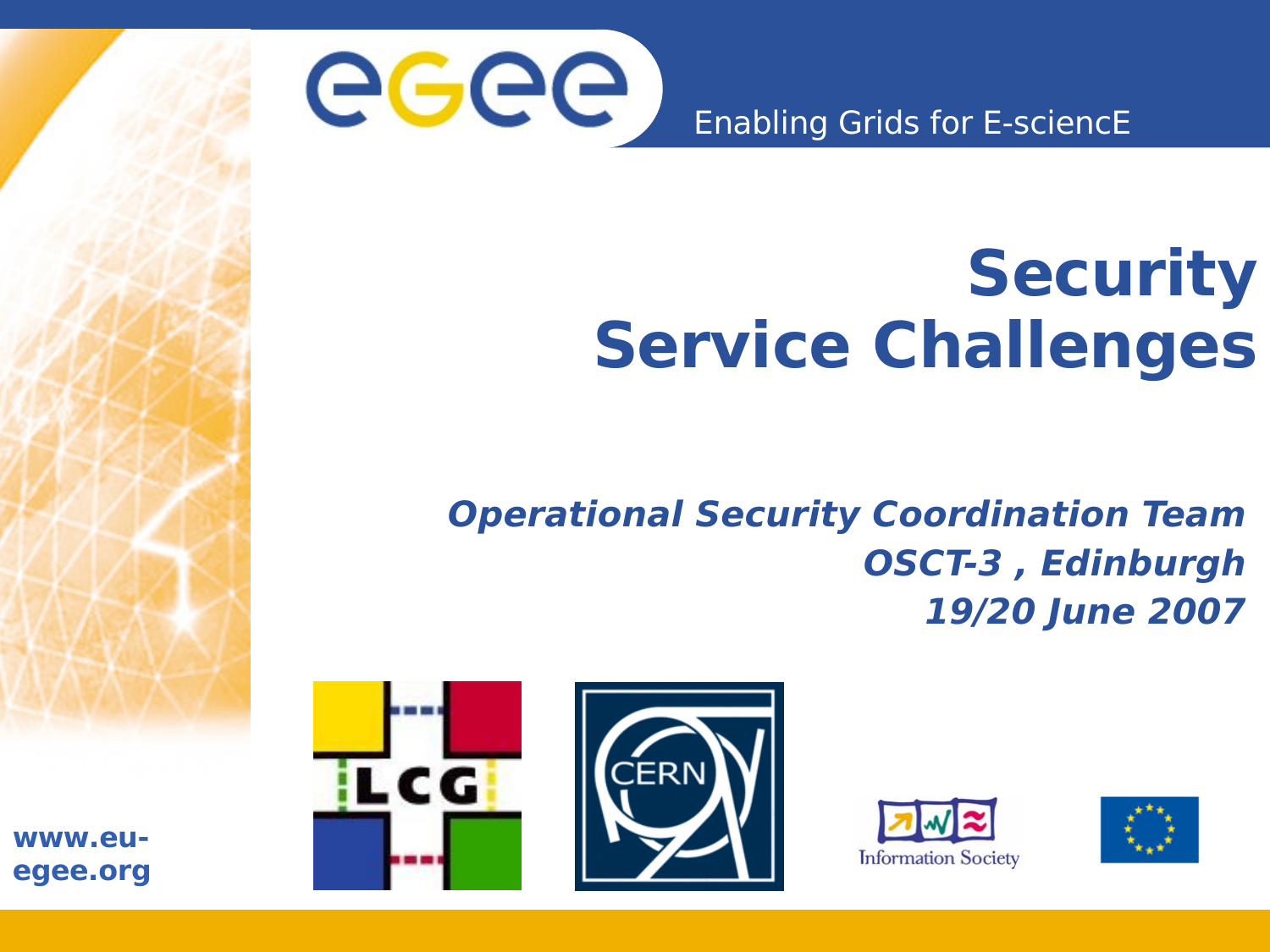



## **ASIA PACIFIC**

### **Jinny Chien**

### **(Edited by Pål S. Anderssen, CERN )**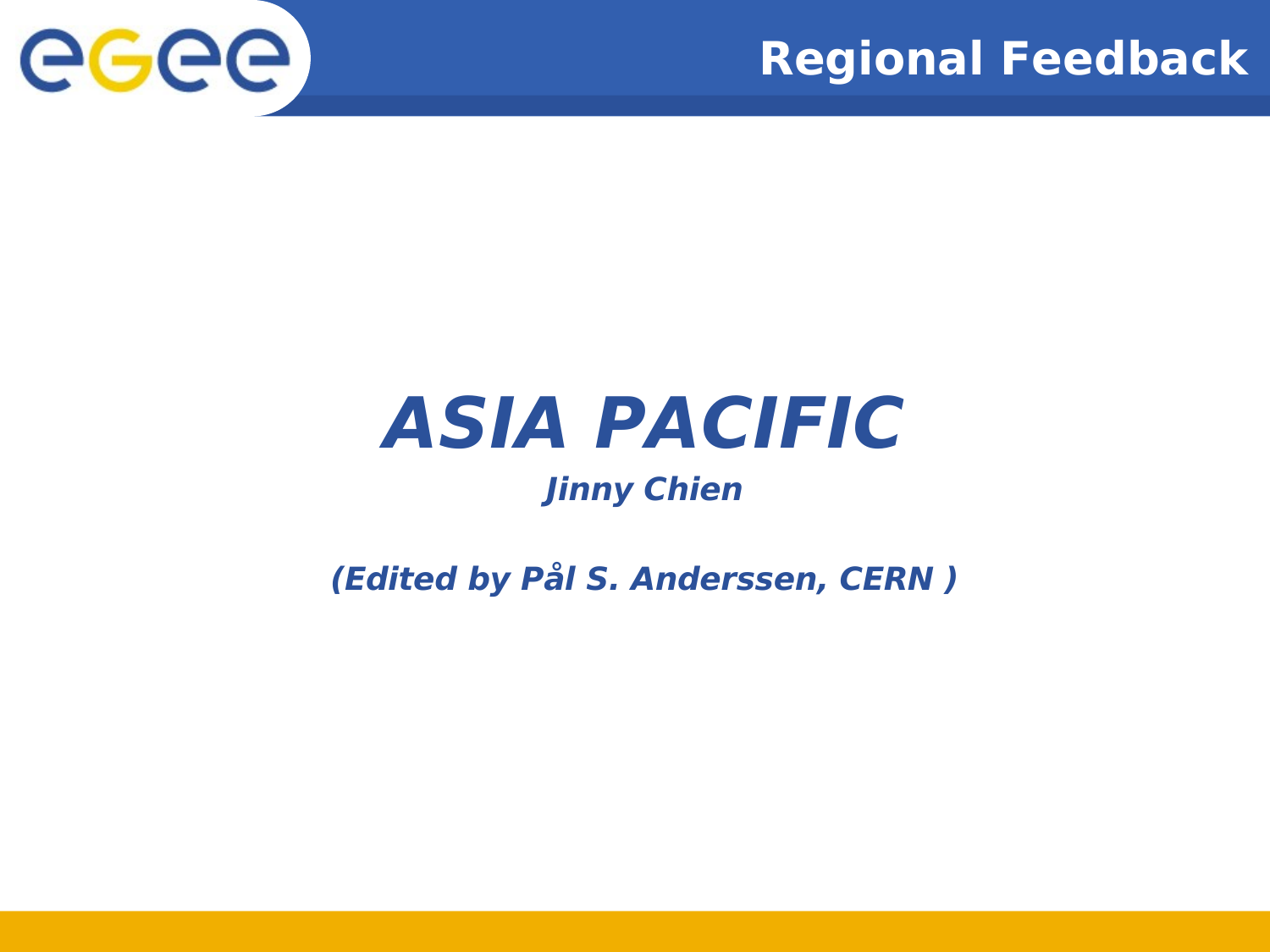### **Sites within the AsiaPacific ROC challenged April 2007**

|                | <b>Site</b>                                   |           | <b>Admitted</b> | <b>Response</b><br><b>Score</b> |
|----------------|-----------------------------------------------|-----------|-----------------|---------------------------------|
| 1              | <b>Australia-UNIMELB-</b><br>LCG <sub>2</sub> | $\sqrt{}$ | $\sqrt{}$       | feedback                        |
| $\overline{2}$ | <b>GOG-Singapore</b>                          |           |                 | job not admitted                |
| $\overline{3}$ | <b>HK-HKU-CC-01</b>                           | $\sqrt{}$ | $\sqrt{}$       | feedback                        |
| $\overline{4}$ | <b>IN-DAE-VECC-01</b>                         | $\sqrt{}$ | $\blacksquare$  |                                 |
| 5              | <b>INDIACMS-TIFR</b>                          |           | $\blacksquare$  | job not admitted                |
| 6              | JP-KEK-CRC-01                                 |           |                 | job not admitted                |
| $\overline{7}$ | JP-KEK-CRC-02                                 |           | $\sqrt{}$       |                                 |
| 8              | <b>KR-KISTI-GCRT-01</b>                       | $\sqrt{}$ | $\sqrt{}$       | feedback                        |
| 9              | <b>LCG-KNU</b>                                | $\sqrt{}$ | $\sqrt{ }$      |                                 |
| 10             | <b>NCP-LCG2</b>                               | ึ่ง       | $\checkmark$    | feedback                        |

eeee

**(continue d)**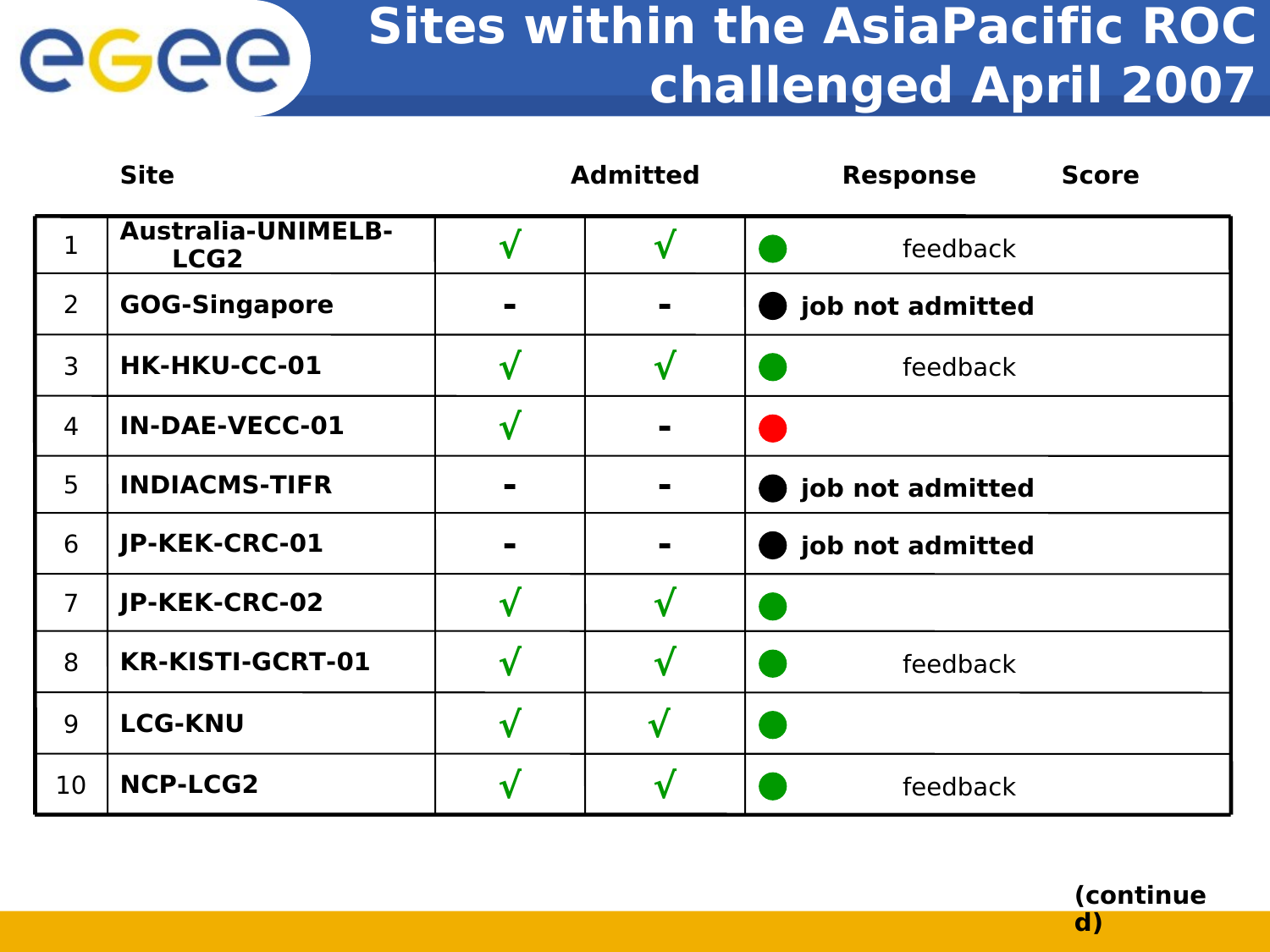|    | <b>Site</b>              | <b>Admitted</b> |                |  | <b>Response</b> | <b>Score</b> |  |
|----|--------------------------|-----------------|----------------|--|-----------------|--------------|--|
| 11 | <b>PAKGRID-LCG2</b>      | ٦ì              | ิป             |  |                 |              |  |
| 12 | <b>Taiwan-IPAS-LCG2</b>  | 1.              |                |  |                 |              |  |
| 13 | <b>Taiwan-NCUCC-LCG2</b> | $\mathbf{v}$    | V              |  | feedback        |              |  |
| 14 | <b>TOKYO-LCG2</b>        | N               | v              |  | feedback        |              |  |
| 15 | <b>TW-FTT</b>            |                 | $\blacksquare$ |  |                 |              |  |
| 16 | TW-NTCU-HPC-01           | N               | V              |  | feedback        |              |  |
| 17 | <b>TW-NIU-EECS-01</b>    | ٦ù              | V              |  |                 |              |  |
| 18 | <b>TW-NCUHEP</b>         |                 |                |  |                 |              |  |

**78% 67% 39%**

eeee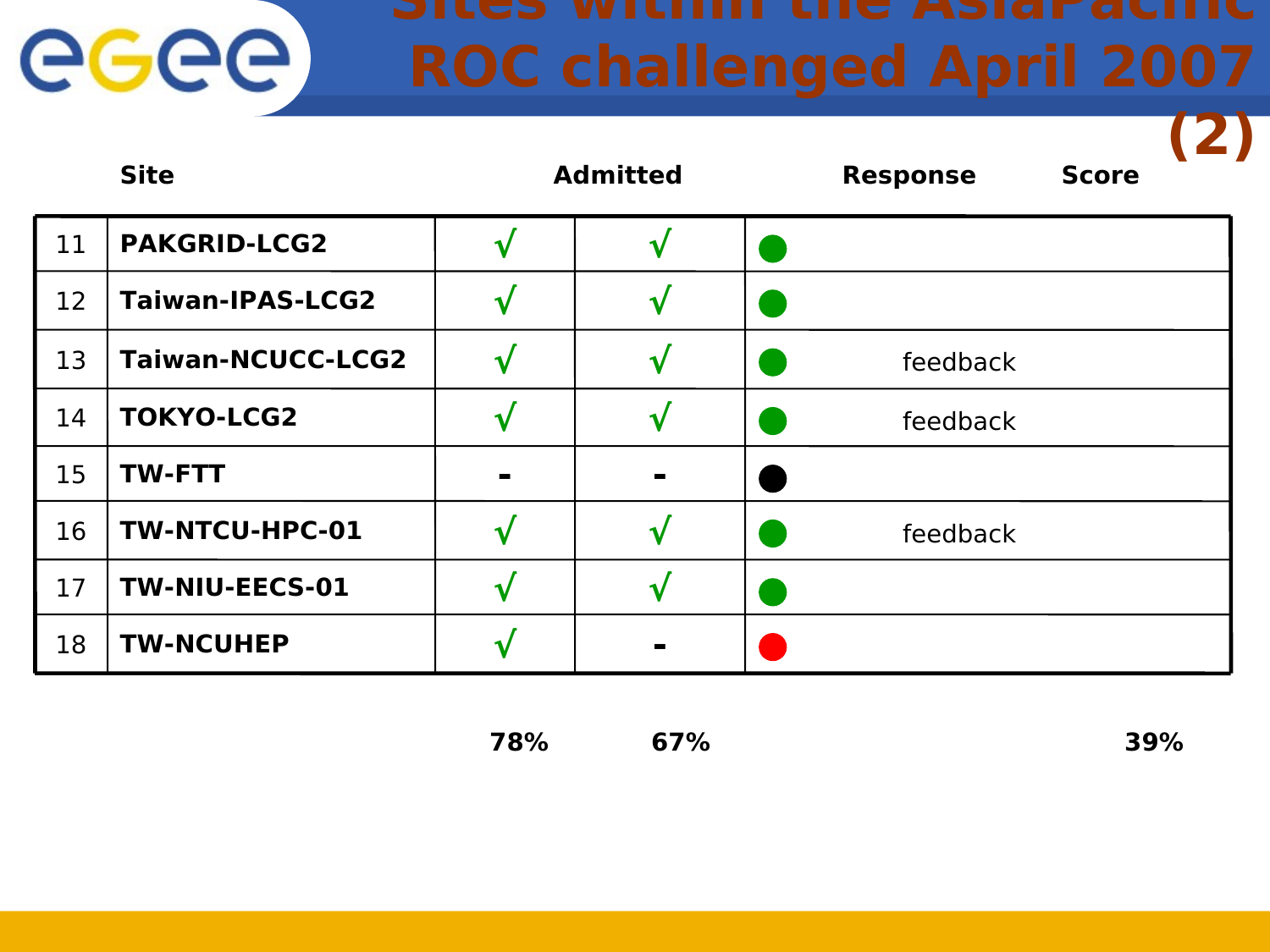

### **SSC\_2 Stage\_2 debriefing feedback from APROC**

**(continue**

**d)**

### • **Was it useful for you?**

- It demonstrated the issues related to a security incident;
- It helped to understand how to respond pragmatically to a request for audit;
- It was a practical exercise for them to trace the related jobs.

### • **Was it too easy? Too difficult?**

- Generally, the SSC-2 was not difficult to respond to;
- Sites with experience from SSC\_1 were at an advantage.
- **How much resources were involved on your site?**
	- One or two professionals, during one to a few hours. 0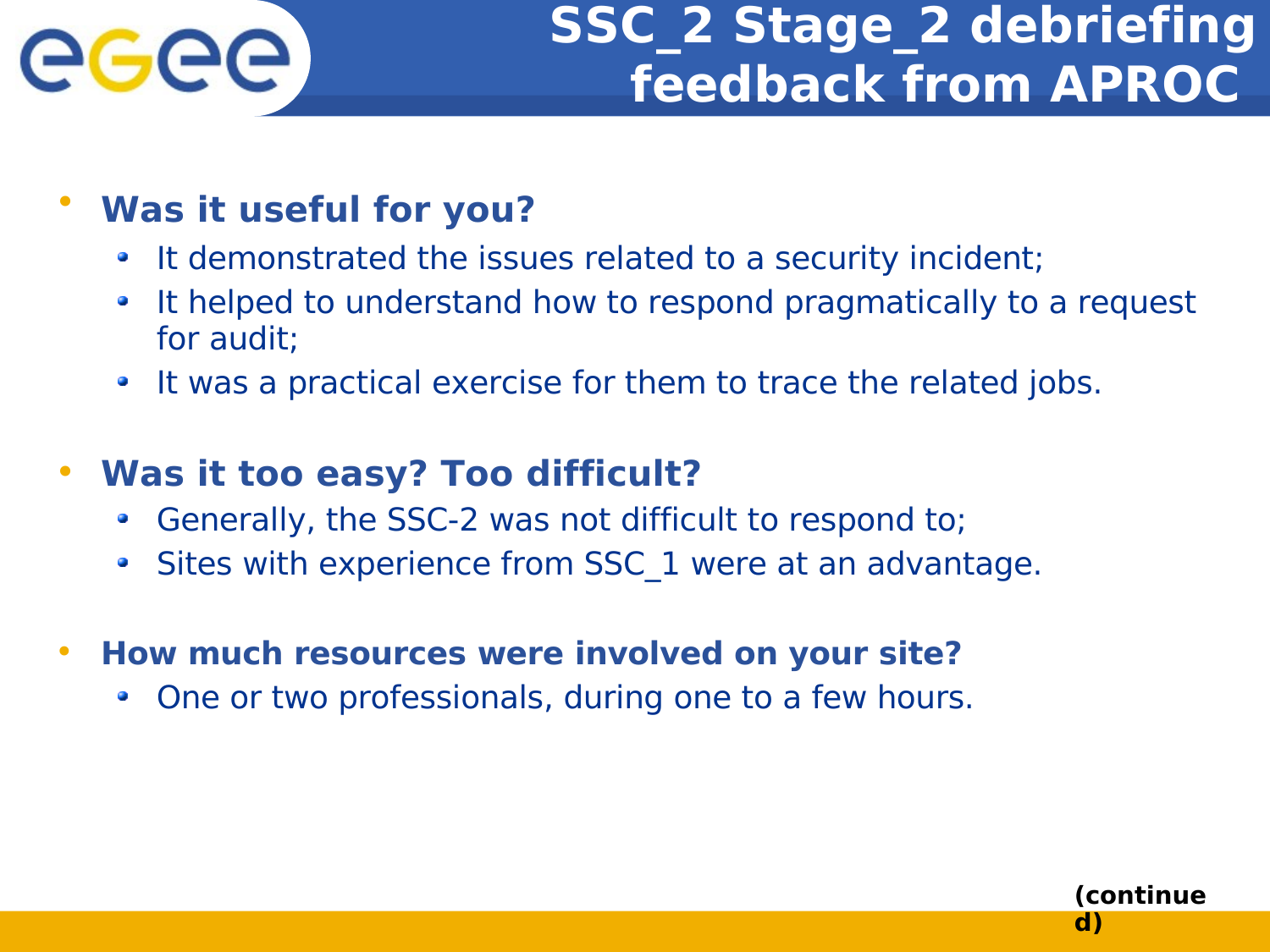

- **How could we improve? What should be done differently?**
	- Responding participants asked for affirmation that their responses were complete and correct;
	- A step-by-step guide for the resolution would be appreciated;
	- A different sequence would be useful in later challenges.

[

APROC has created a Web page which explains the resources that were useful for responding to the challenge –

[http://lists.grid.sinica.edu.tw/apwiki/Security\\_Service\\_Challenge](http://lists.grid.sinica.edu.tw/apwiki/Security_Service_Challenge)

]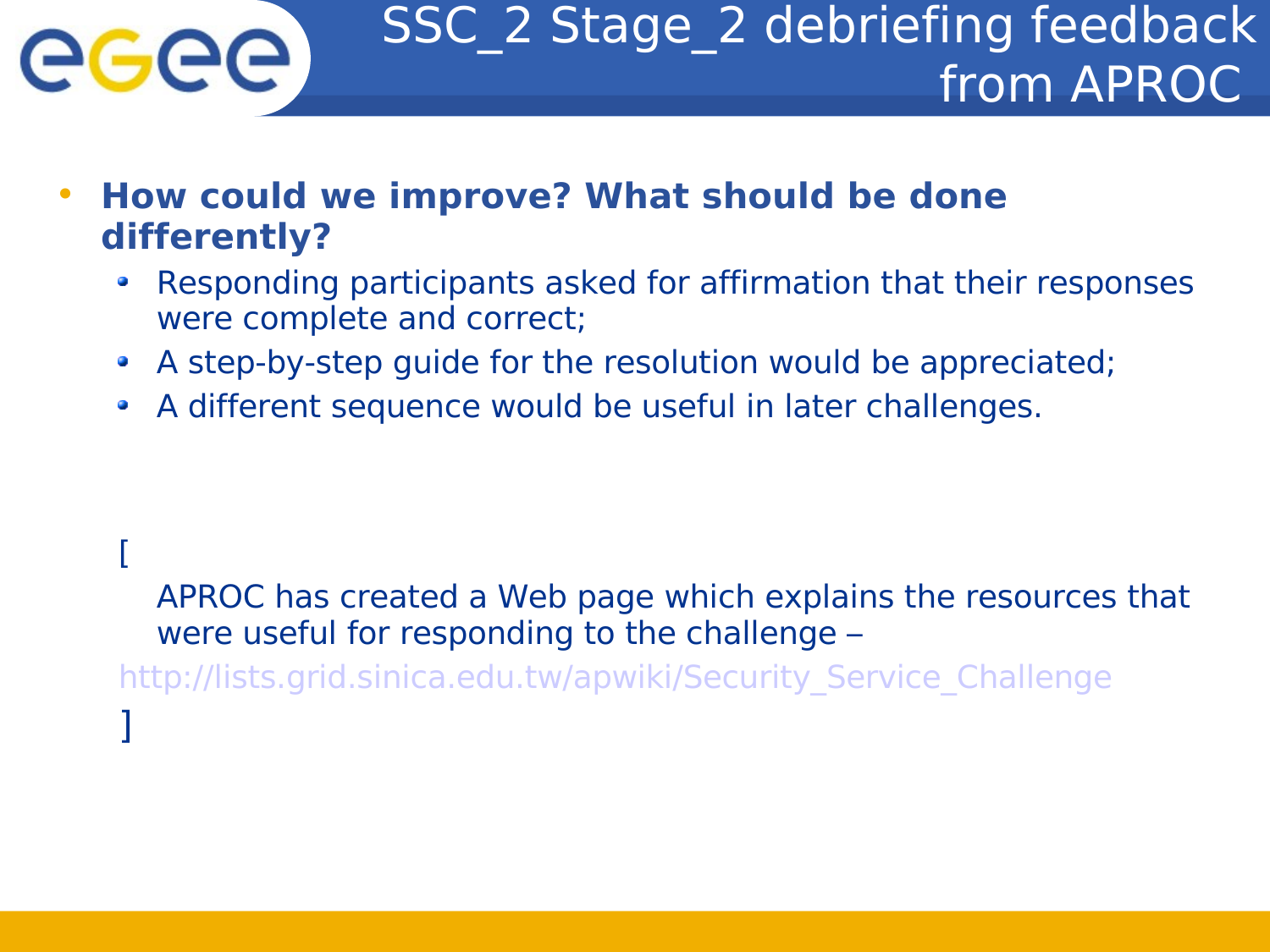# eeee

### • **Off-site RB created an extra hurdle -**

- Only APROC Site managers had access to the RB;
- A GOCDB lookup gave contact information;
- The Security contact needed to liaise with the contact at the RB.

### • **New Sites needed -**

- Operational guidance;
- Reference information about the SSC:
- Some guidance from APROC helping them to complete the challenge.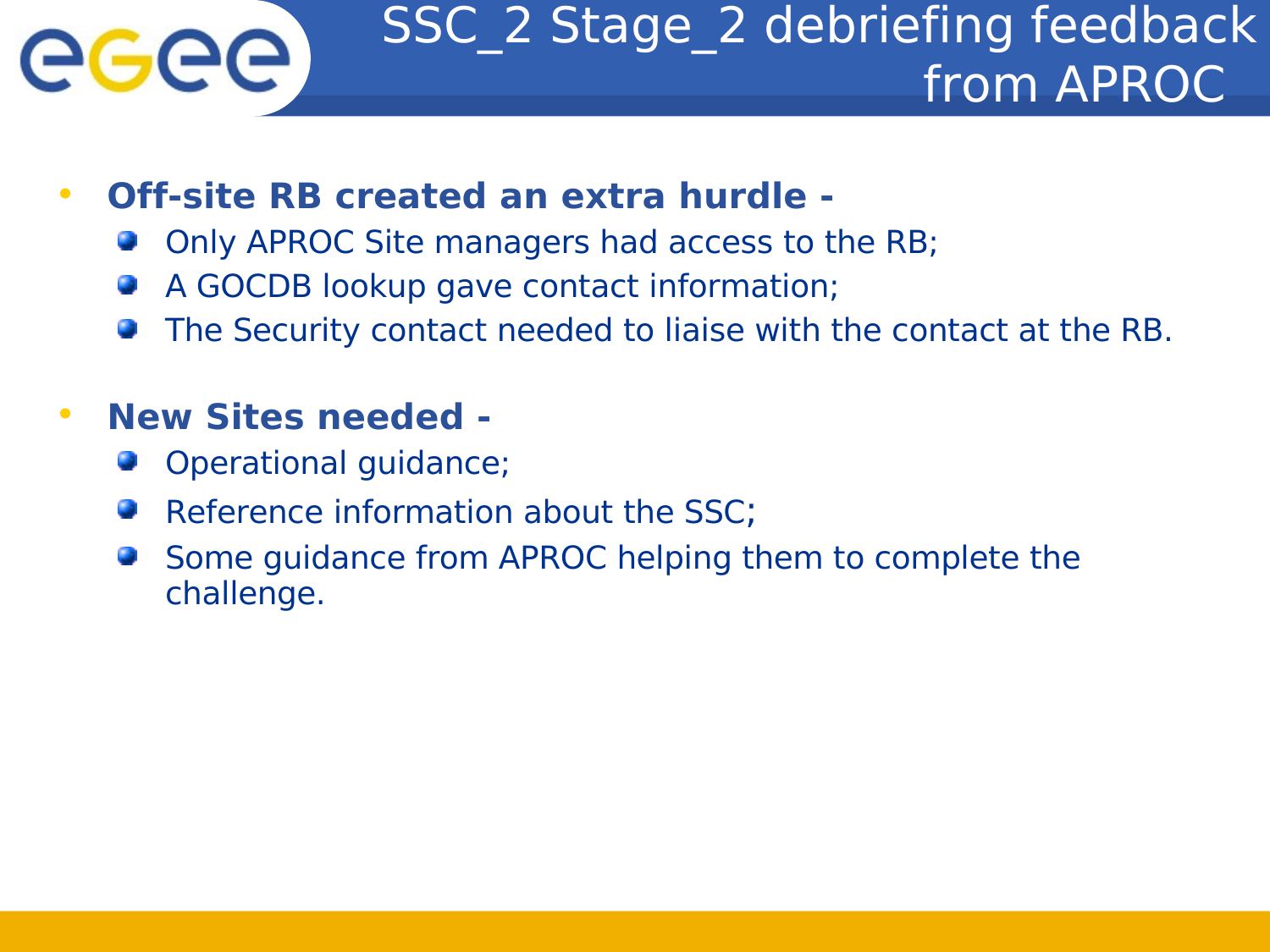



## **CENTRAL EUROPE**

#### **Daniel Kouril, CESNET**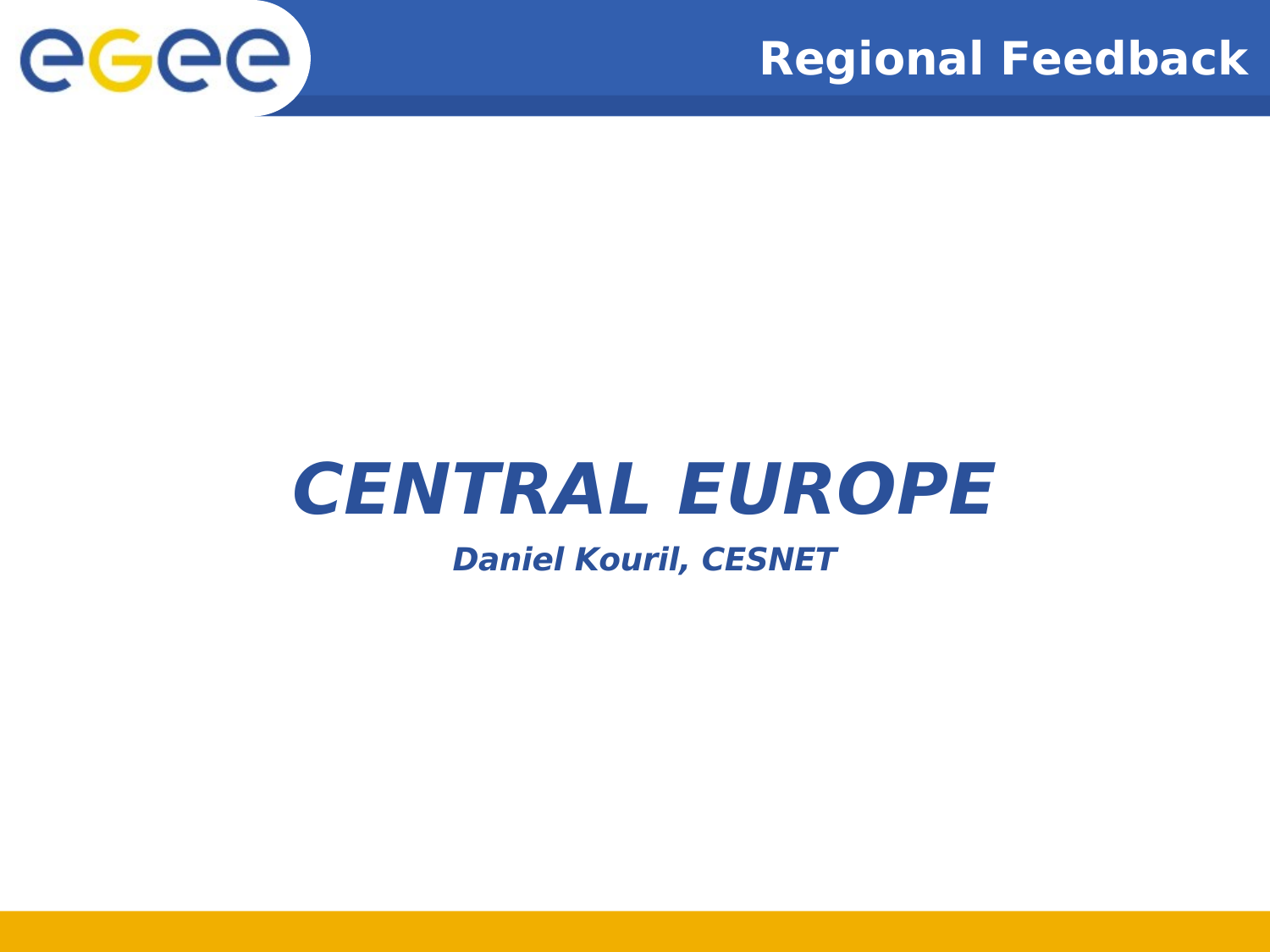



### • **3rd June morning**

- the challenge jobs submitted
- 16 sites from CE challenged
	- **almost all production sites in CE**
	- only one SE per sited used
	- CLI not GUI used
	- **Pedicity from the jobs collected**

### • **4th June afternoon**

- GGUS tickets submitted
- quickly got assigned to the CE\_ROC US and site supporters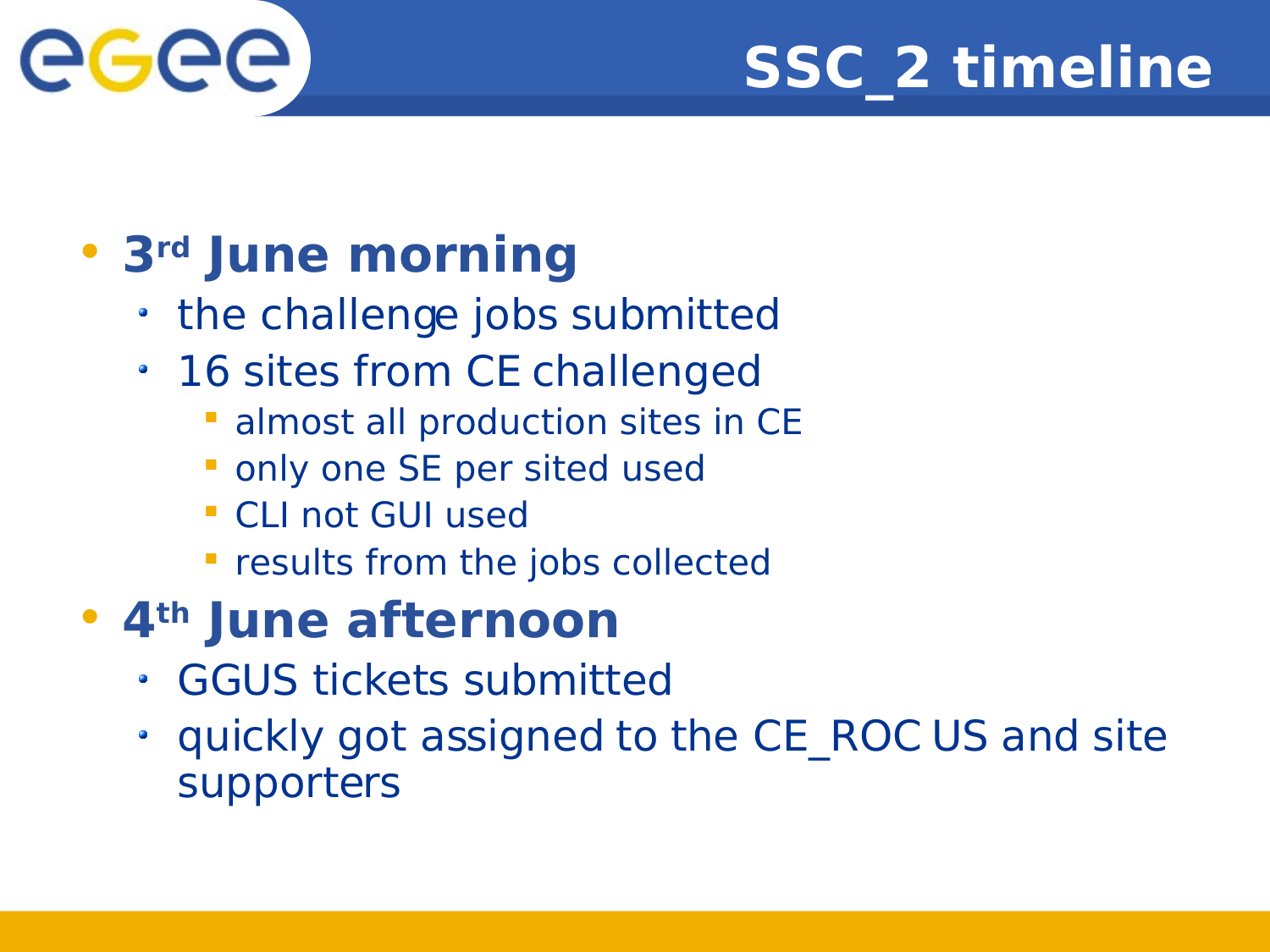



### • **4th – 6th June**

- results from most sites arrived
	- **Figure 1 States didn't sent answer**
- the fastest reply received after 3,5 hours after assignement
- slow propagation from CE ticketing system
	- **Percy from one site not propagated at all**

### • **7th June – now**

- reminders sent to the four sites
- discussions with the sites
- new challenge will be sent when the channels have been stabilized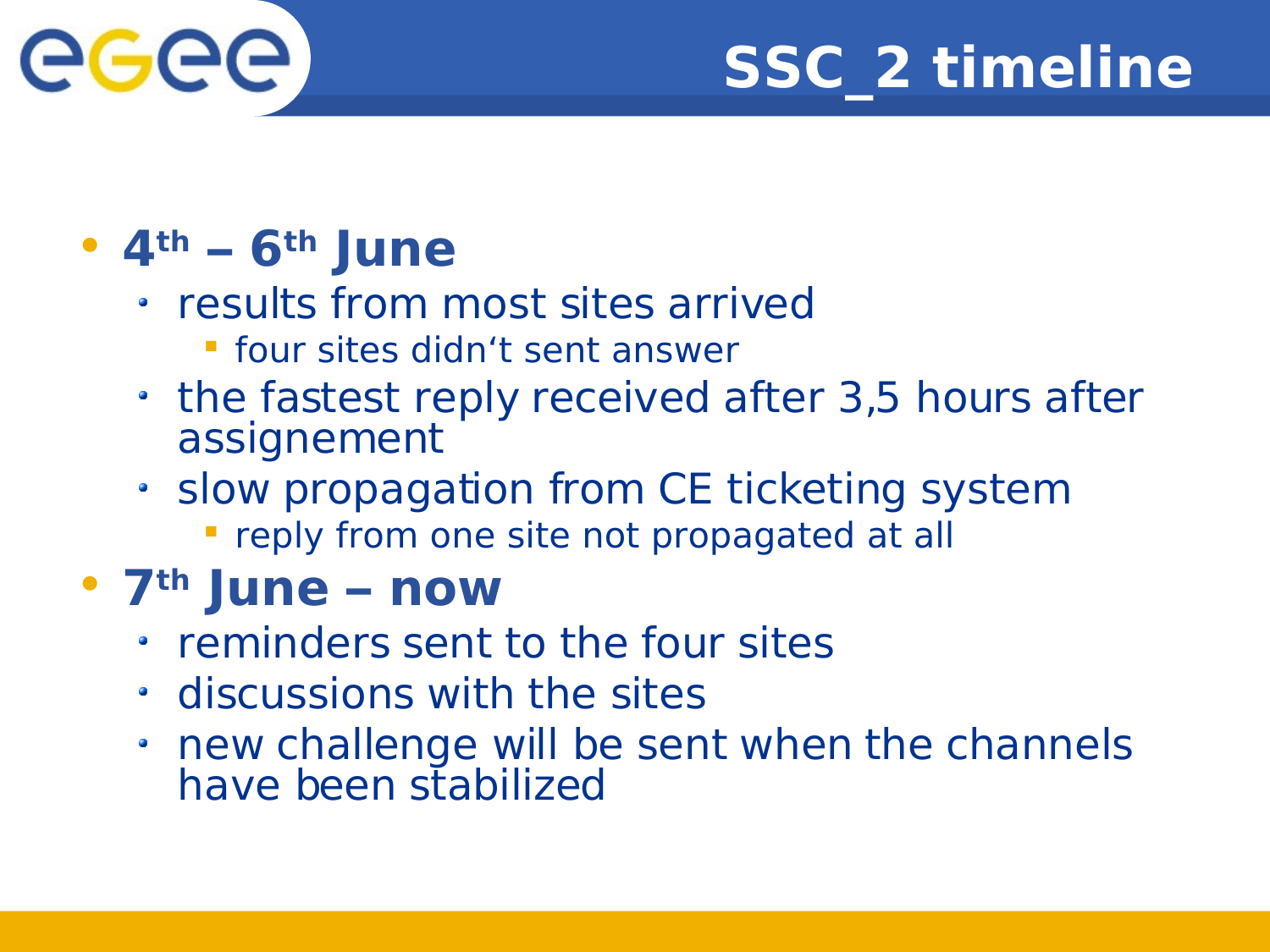



### **CERN Pål S. Anderssen CERN - IT**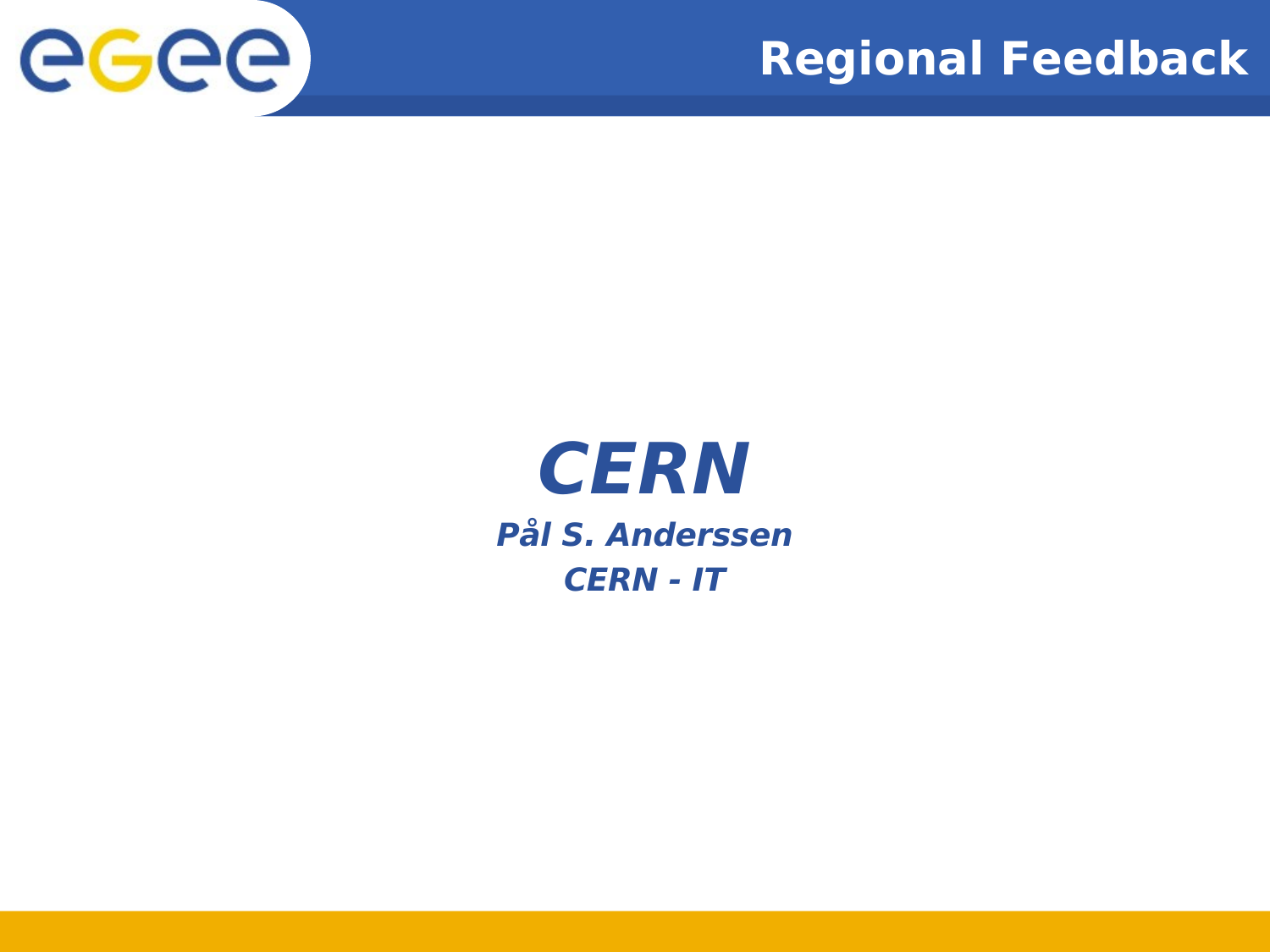### **Sites within the CERN ROC challenged Jan/Feb 2007**

|                | <b>Site</b>               | <b>Admitted</b> | <b>Responded</b><br><b>Score</b>                        |
|----------------|---------------------------|-----------------|---------------------------------------------------------|
| 1              | <b>ALBERTA-LCG2</b>       | $\mathbf v$     | no UI                                                   |
| $\overline{2}$ | <b>BEIJING-LCG2</b>       | $\checkmark$    | no UI, no file operations                               |
| 3              | <b>CERN-PROD</b>          | $\sqrt{}$       | default log info.                                       |
| 4              | <b>BNL-LCG2</b>           | $\sqrt{}$       | no UI, no file operations                               |
| 5              | <b>SFU-LCG2</b>           | $\blacksquare$  | no response                                             |
| 6              | <b>TORONTO-LCG2</b>       | $\sqrt{}$       | no UI, premature flush of logs                          |
| 7              | <b>TRIUMF-LCG2</b>        | $\checkmark$    | no UI                                                   |
| 8              | <b>UIOWA-LCG2</b>         |                 | job not admitted (Site later<br>withdrew from the Grid) |
| 9              | <b>Umontreal-LCG2</b>     |                 | no response                                             |
| 10             | <b>USCMS-FNAL-</b><br>WC1 | $\blacksquare$  | job not admitted                                        |
| 11             | <b>VICTORIA-LCG2</b>      | ่ง              | no UI                                                   |

**GGGG**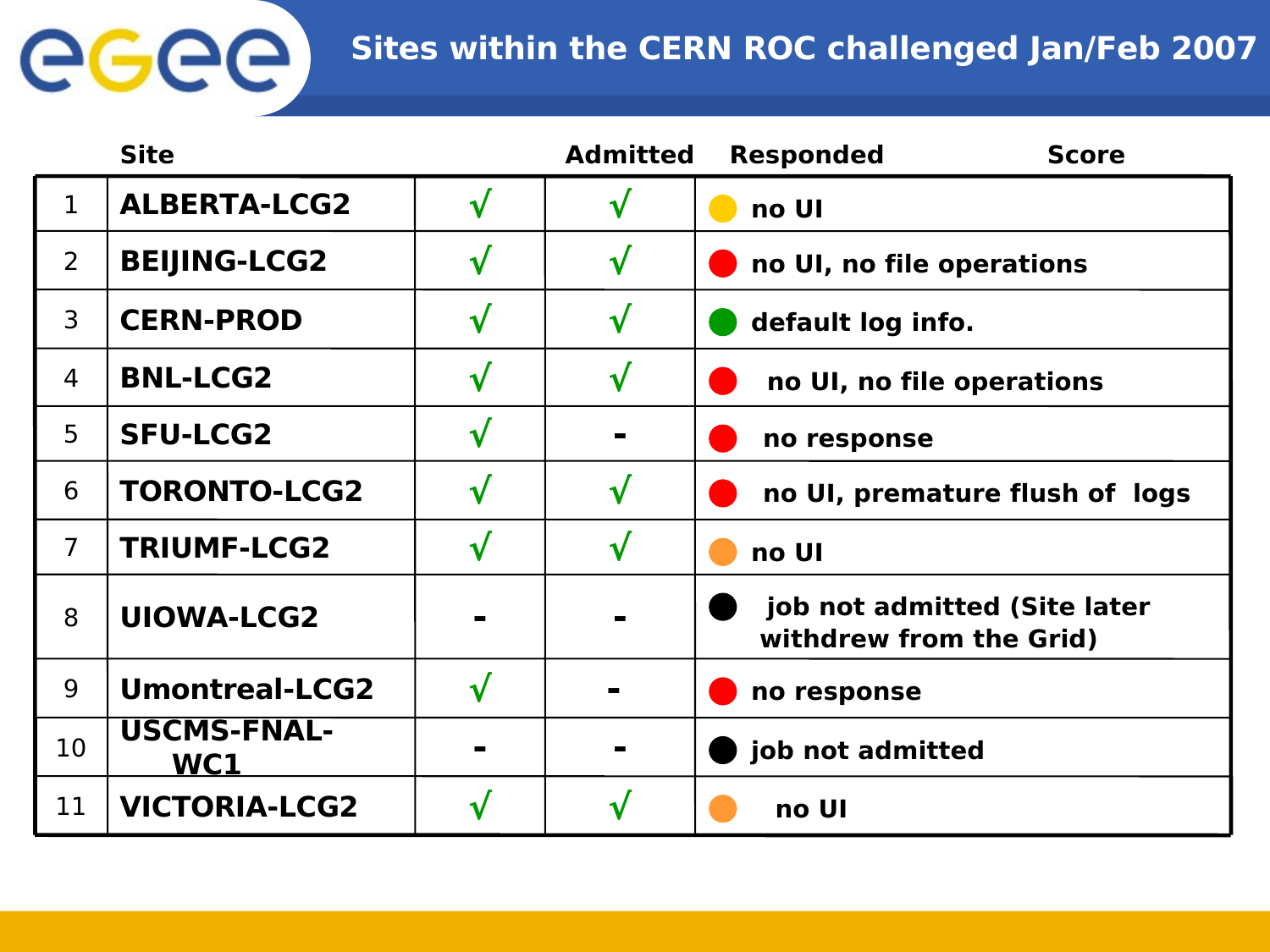

### **A few selected issues from the CERN ROC in Stage 2**

### • **Access to logs -**

- Several Sites reported difficulties obtaining information from off-Site RB;
- Could be the reason why more than half of the Sites missed the UI 0 question.

### • **Contents of logs –**

- No Site had enabled sufficient logging to identify all 7 storage operations;
- Fairly deep knowledge about the elements of the storage systems  $\bullet$ appears to be needed in order to relate the SSC\_2 storage operations to the entries in the logs.

### • **Log retention –**

- One site rotated the logs prematurely;
- Are the requirements for log retention sufficiently clear? 0

### • **Sites with limited SSC experience -**

- TOP was often solicited for guidance in the resolution process;  $\bullet$ 
	- However, the CERN TOP tried to avoid this role-conflict
- Is there a need for incident resolution training in general? Or perhaps  $\bullet$ only SSC training?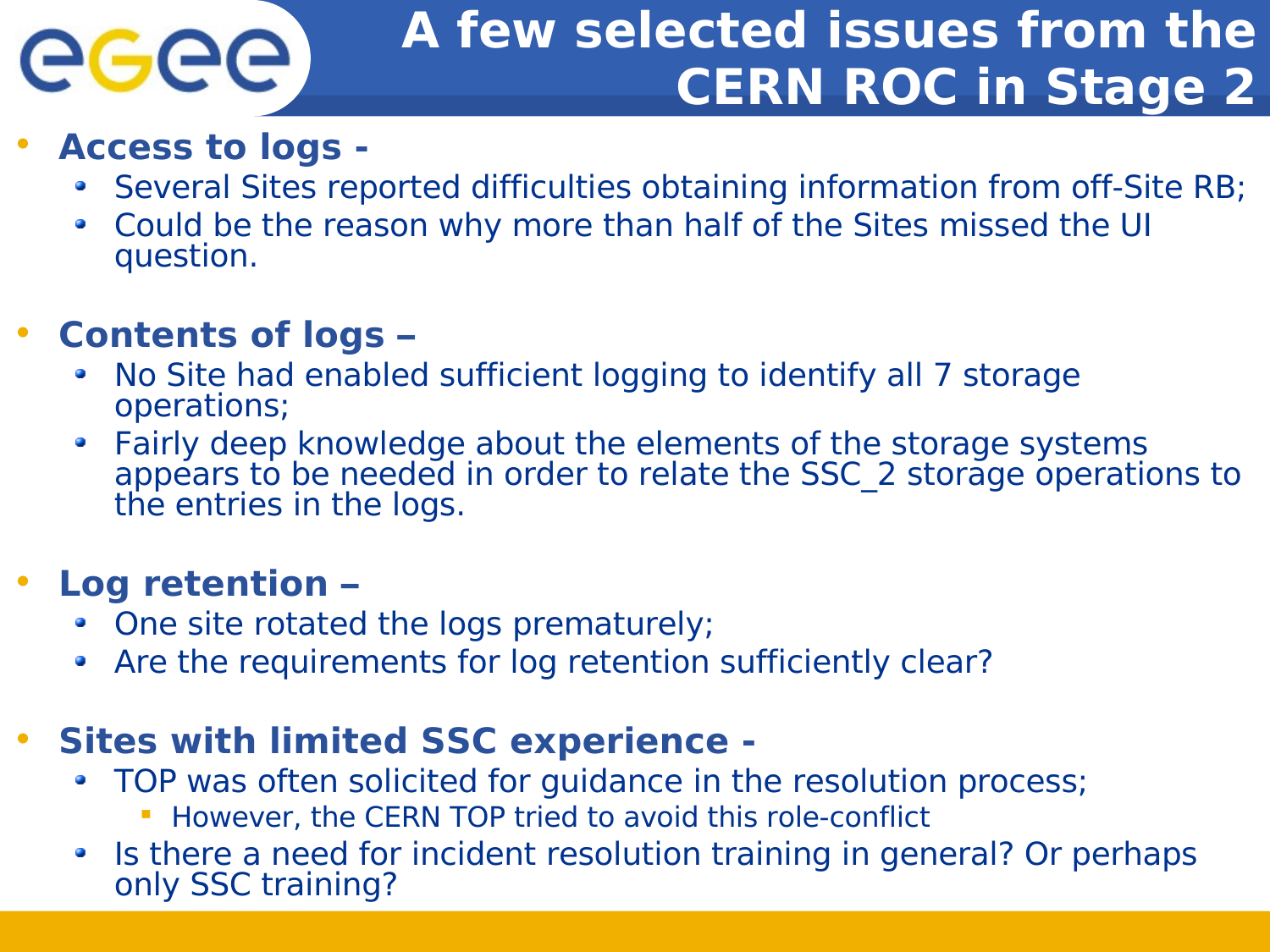

• **Detail information about the individual Sites: Available in the GGUS tickets**

• **There is more on the LCG/EGEE TWiki pages: https://twiki.cern.ch/twiki/bin/view/LCG/LCGSecurityChallenge**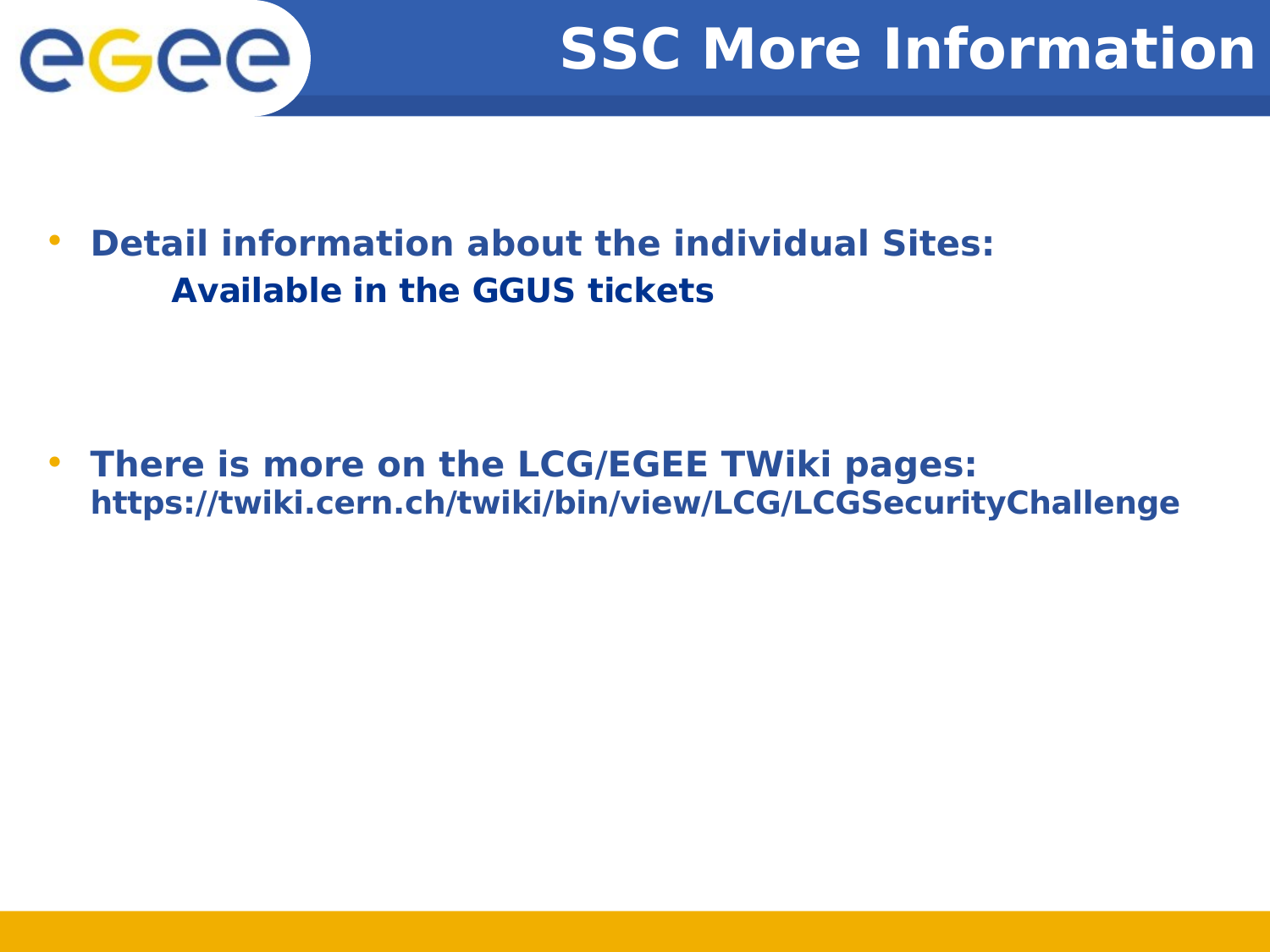



### **France Rolf Rumler (IN2P3)**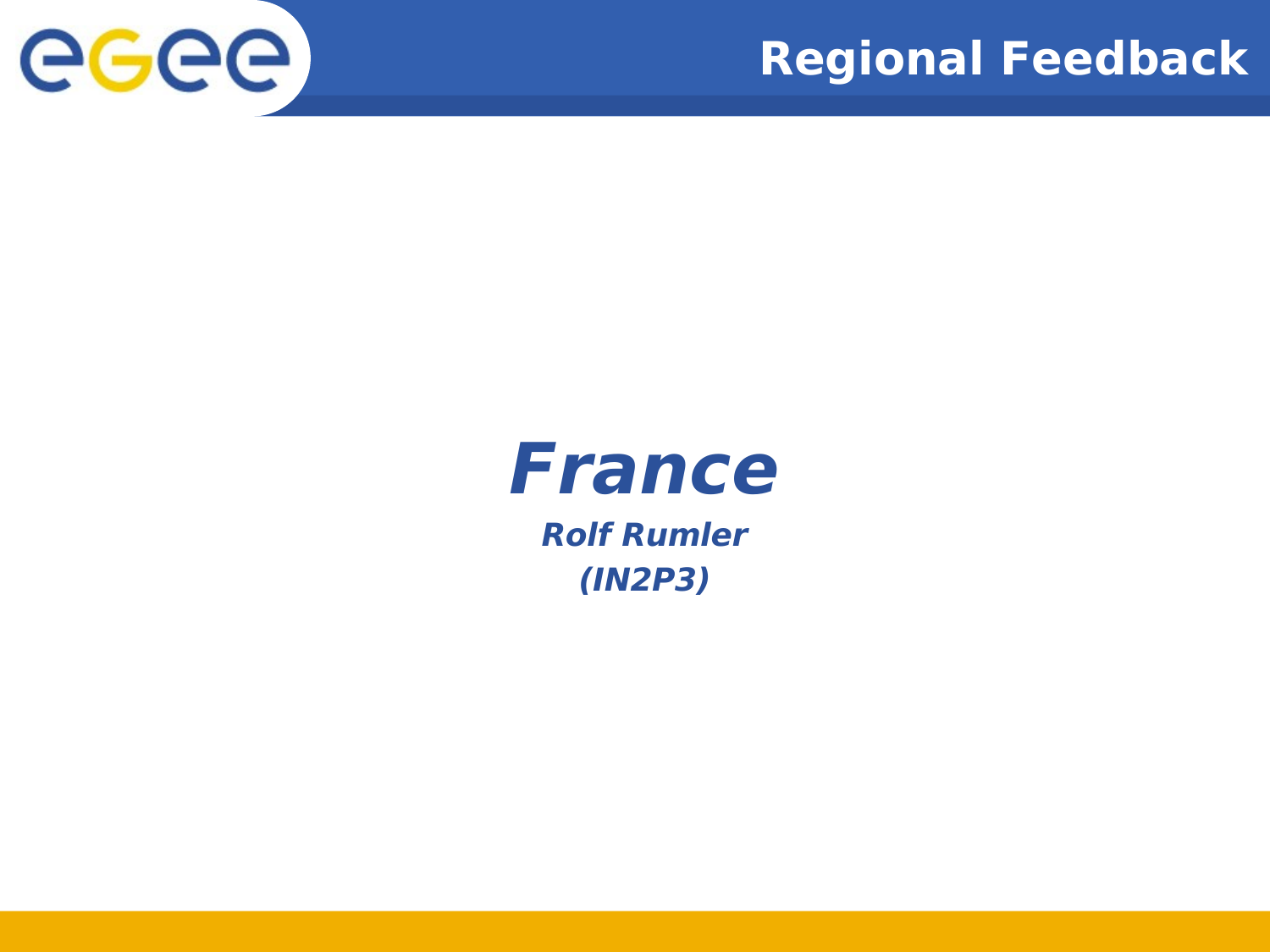# GGGG

- **Since some time already there are manpower problems for France to work correctly in the OSCT**
- **New people have started very recently**
	- B. Delaunay and B. Boutherin, involved in computers security but no experience with the grid!
- **Doing SSC2 is their first activity and is now ongoing**
	- Decision to launch SSC2 two weeks ago,
	- First actions where to get a valid grid certificate and register to dteam…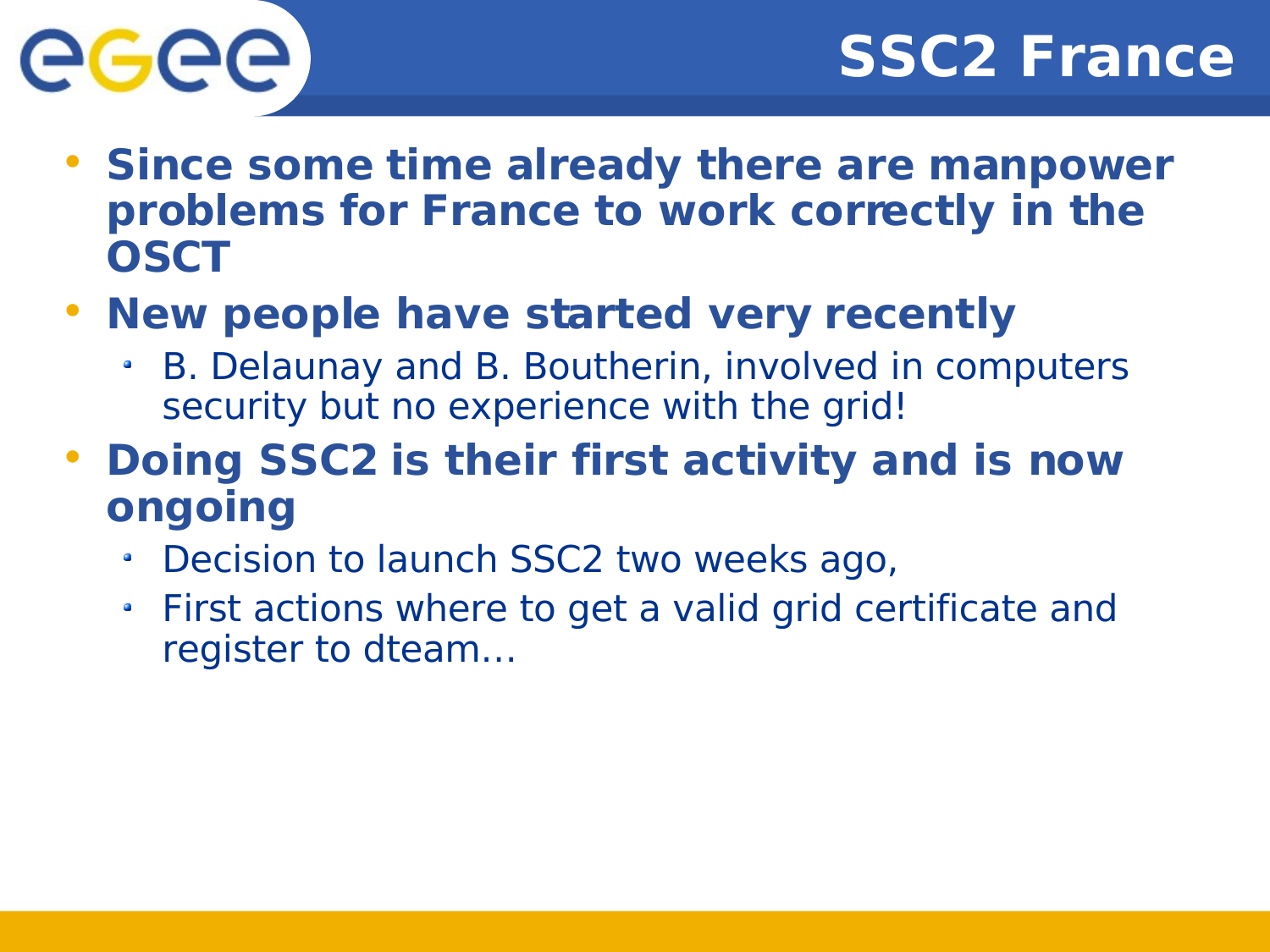# eeee

### **SSC2 France status**

- SSC2 launched on Thursday 14th, GGUS tickets submitted on Friday  $\bullet$ 15th
- 6 IN2P3's sites where challenged  $\bullet$ 
	- **IN2P3-GRIF** Paris asked for script to extract DPM logs
	- IN2P3-LPC Clermont solved on Monday (except UI)
	- **IN2P3-LAPP** Annecy solved on Friday
	- **IN2P3-IRES** Strasbourg solved on Monday
	- **IN2P3-IPNL Lyon Solved on Monday**
	- **IN2P3-Subatech Nantes solved on Friday**
- 3 IN2P3 sites where not challenged
	- **IN2P3-CC was already challenged with SSC1**
	- IN2P3-CPPM has no Storage Element
	- **IN2P3-LPSC is not already validated**
- Tests where not exhaustive
	- GRIF is more than on institute
	- **Auvergrid is larger than LPC**
- Non IN2P3 sites where not challenged  $\bullet$ 
	- CGG-LCG2 (CGGVeritas)
	- CINES (CINES)
	- **IPSL-IPGP-LCG2**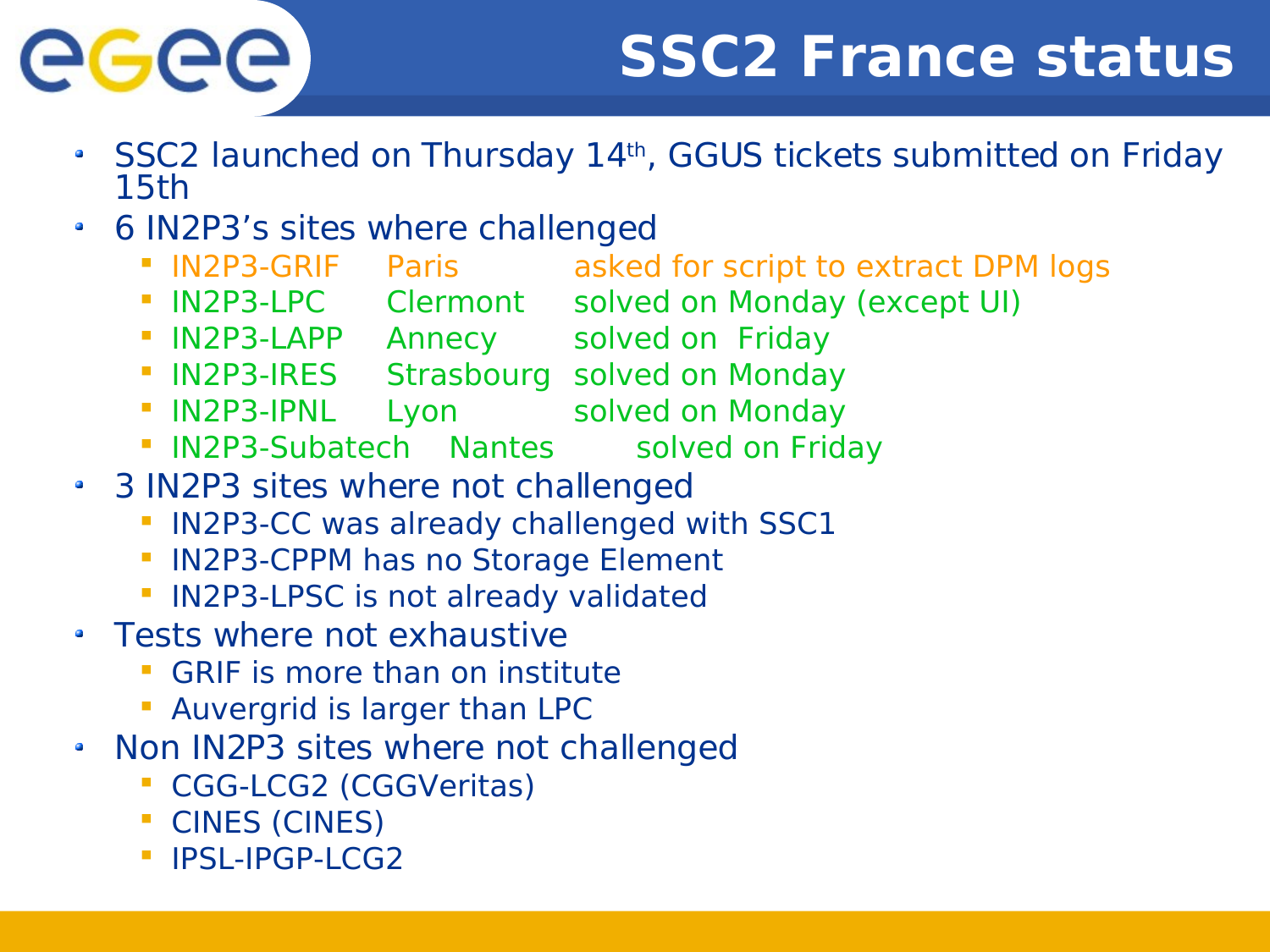## **All French sites from ROCdb**

- **IN2P3-LPC (IN2P3-LPC, Clermont-Ferrand, France)**
	- AUVERGRID (IN2P3-LPC, Clermont-Ferrand, France)
- **CGG-LCG2 (CGGVeritas)**
- **CINES (CINES)**
- **GRIF (Grille de Recherche d'Ile de France (GRIF))**
	- IN2P3-LPNHE (Laboratoire de Physique Nucléaire et de Hautes Energies)
- **IN2P3-CC (IN2P3, Lyon, France)**
- **IN2P3-CPPM (Centre de Physique des Particules de Marseille)**
- **IN2P3-IPNL (Institut de Physique Nucl\x{00E9}aire de Lyon)**
- **IN2P3-IRES (IRES, Strasbourg, France)**
- **IN2P3-LAPP (Laboratoire d Annecy-le-Vieux de Physique des Particules)**
- **IN2P3-LPSC (IN2P3, Grenoble, France)**
- **IN2P3-SUBATECH (IN2P3,Nantes,France)**
- **IPSL-IPGP-LCG2 (IPSL-IPGP-LCG2)**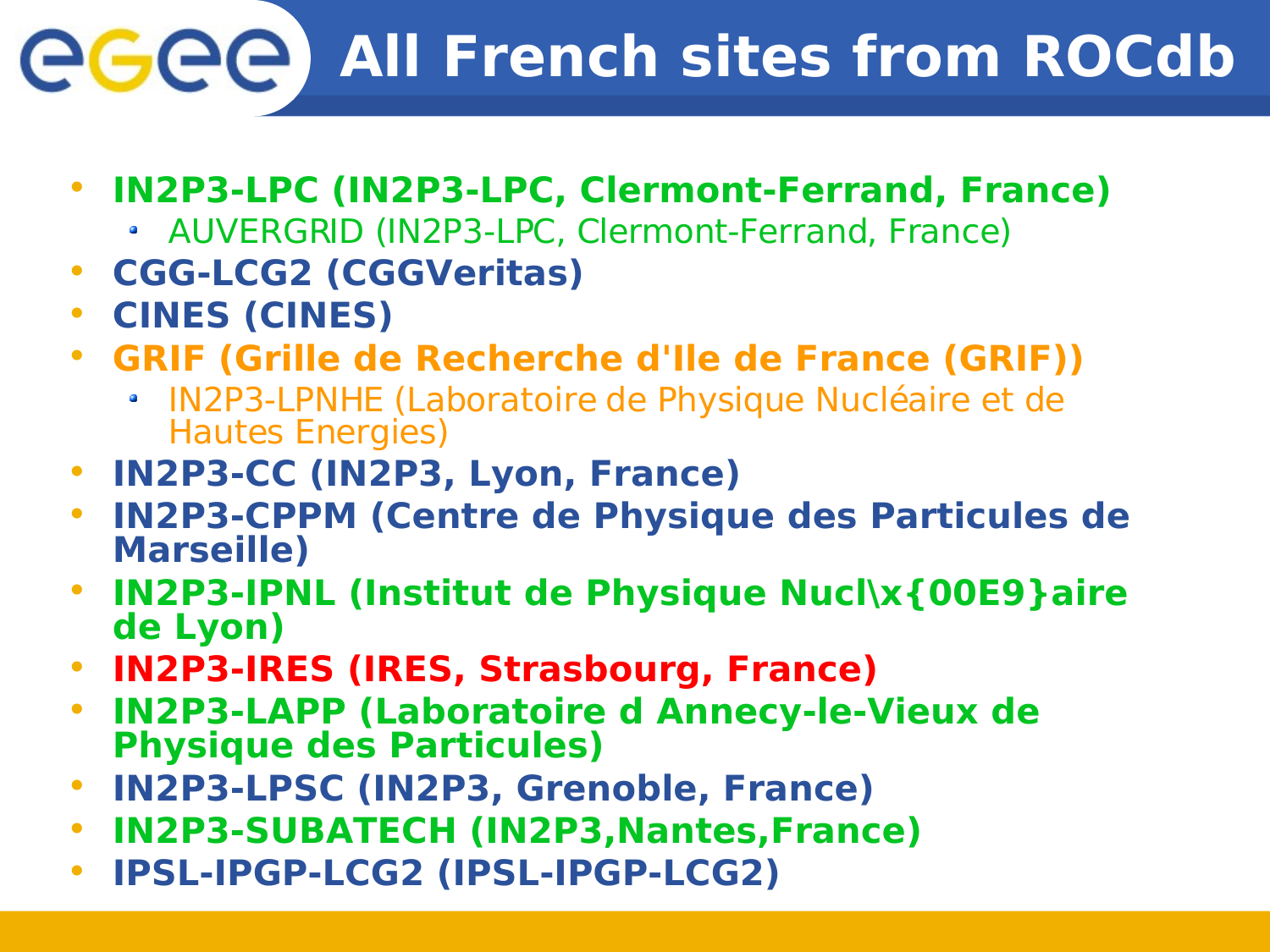



## **Germany and Switzerland**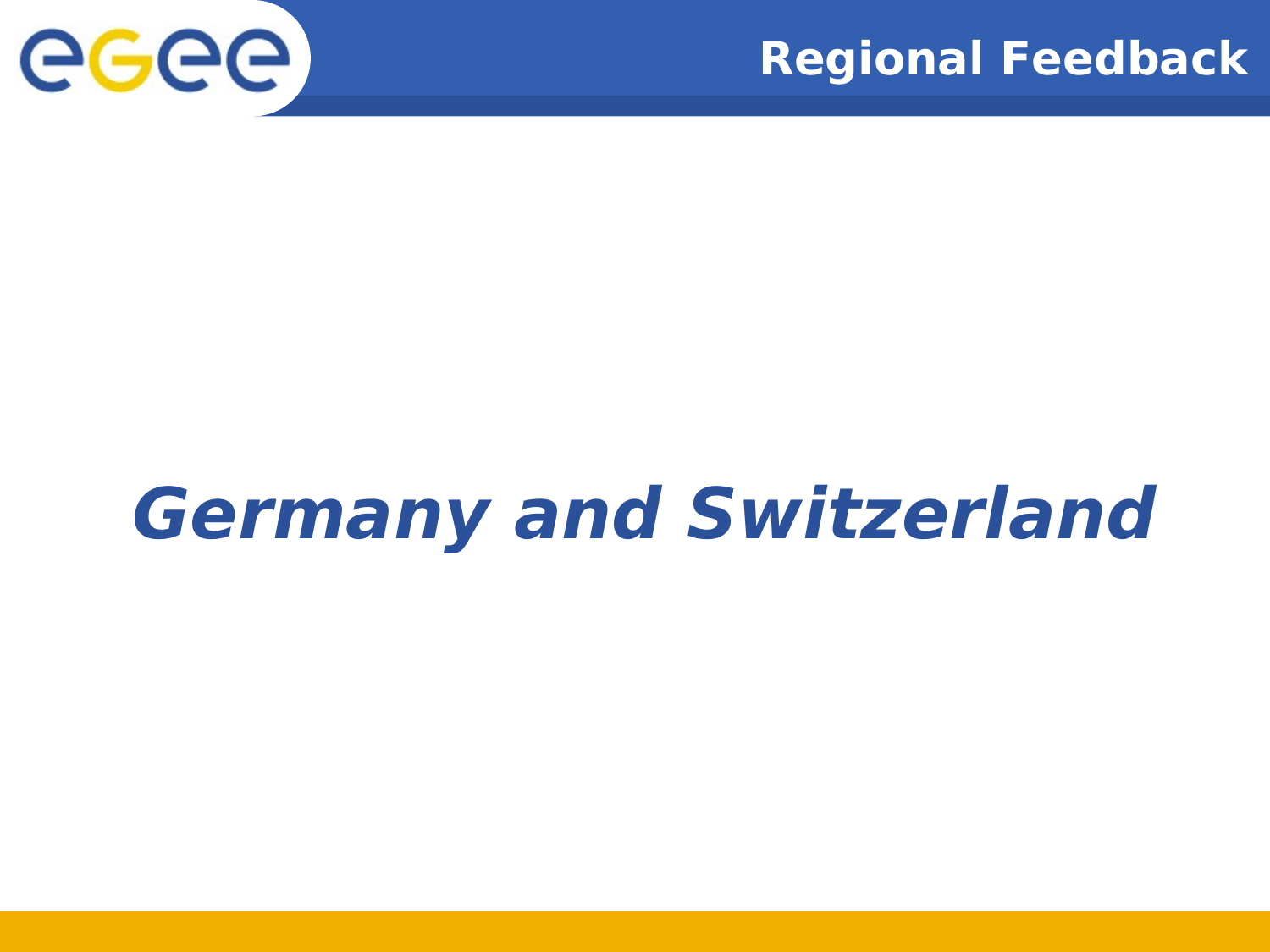



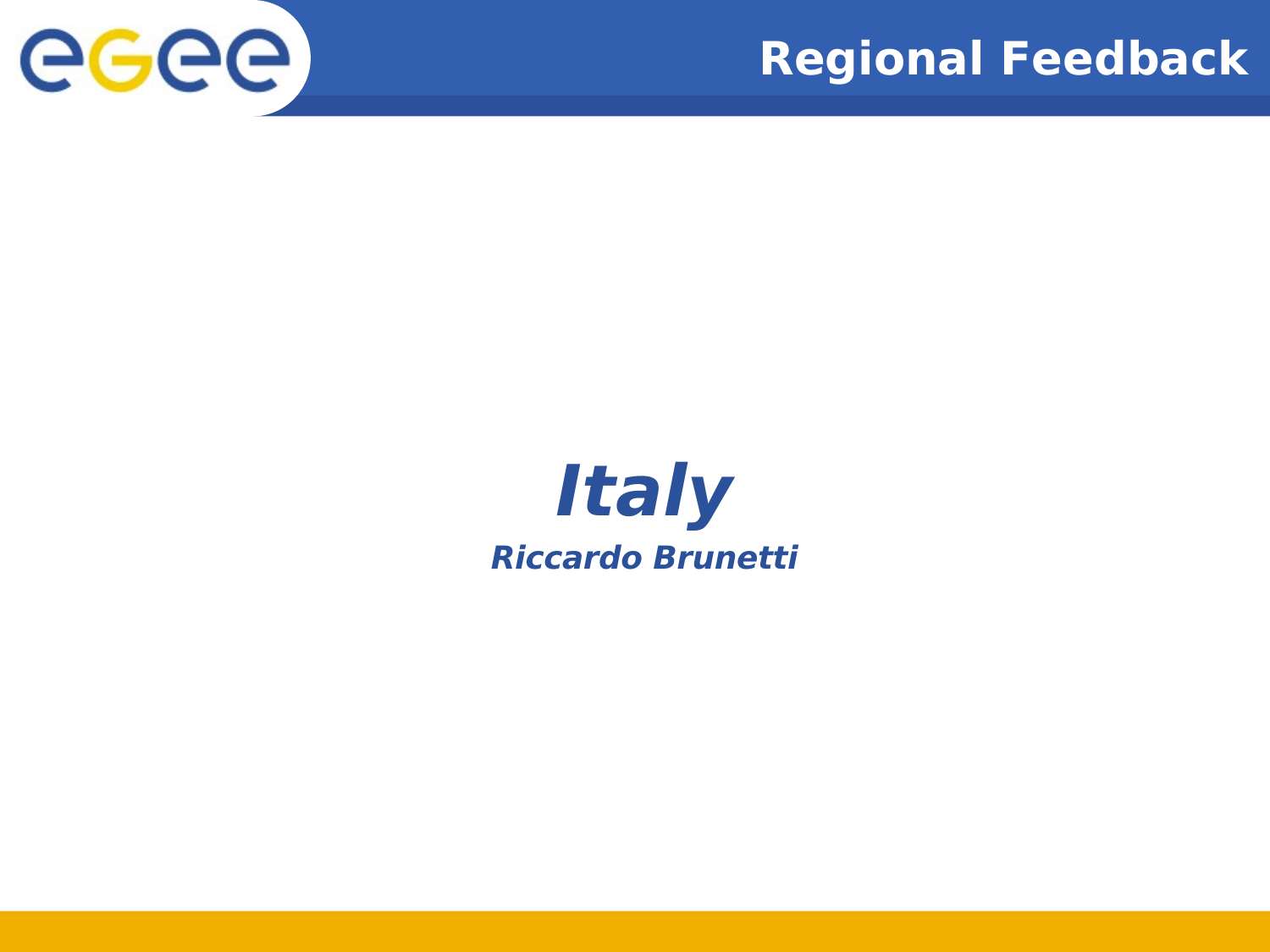

### 31 Sites tested

3 not able to execute the job (./.storacc: error while loading shared libraries: liblcg\_util.so: cannot open shared object file: No such file or directory)

5 did not respond/execute the challenge 22 executed the challenge 1 on going





**www.euegee.org**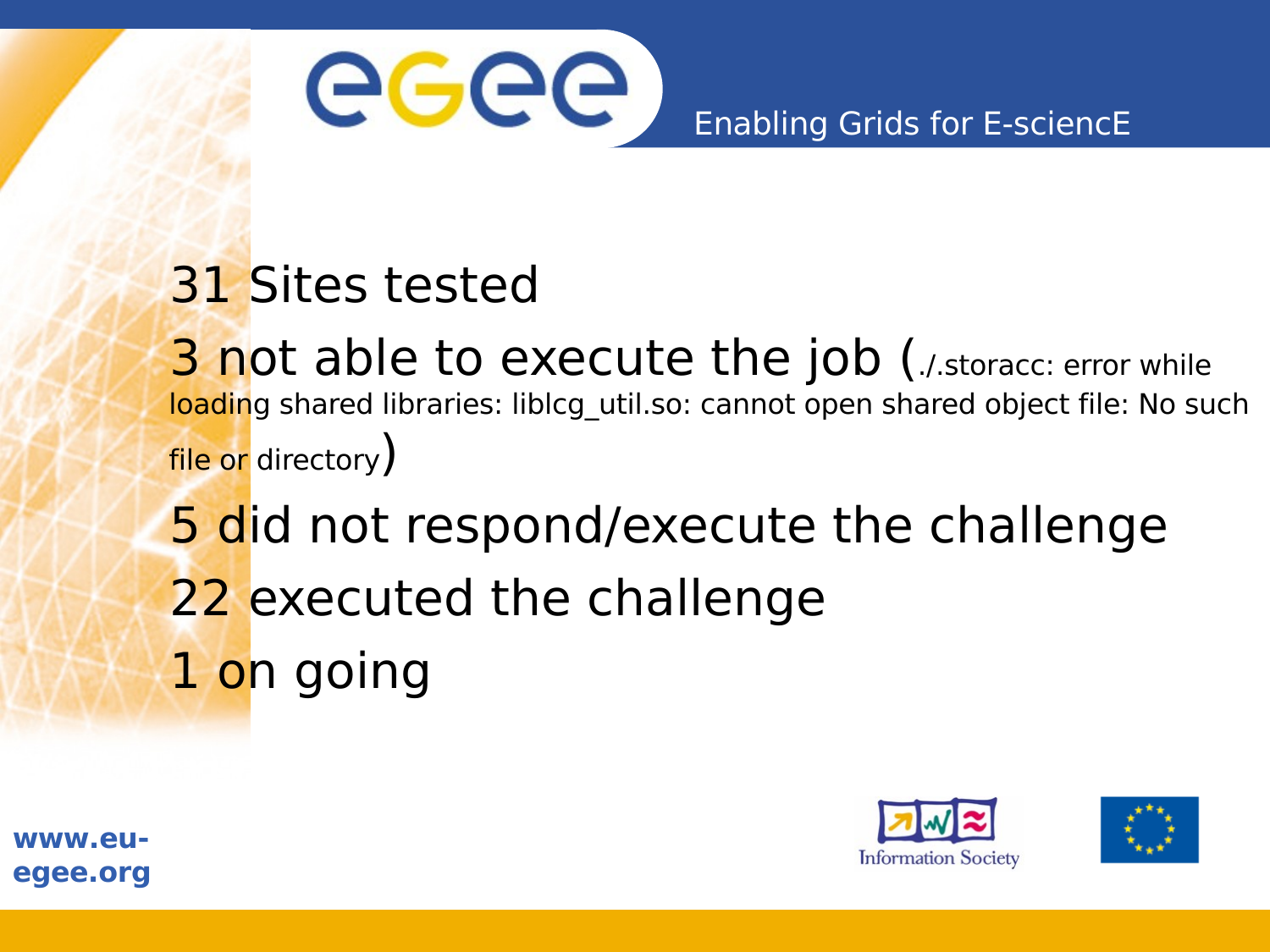

- **19 sites identified lcg-cr + lcg-rep**
- **6 sites identified lcg-cr + lcg-rep + UI**
- **3 sites identified lcg-cr + lcg-rep + UI + lcgdel (all of them with dcache/dpm SE)**
- **1 site identified lcg-cr + lcg-rep + lcg-cp (the only one with local SE as source for copy)**
- **1 site only identified the file (no operation)**
- **2 sites only identified the user (lcaslcmaps.log)**
- **1 site said he lost the log files**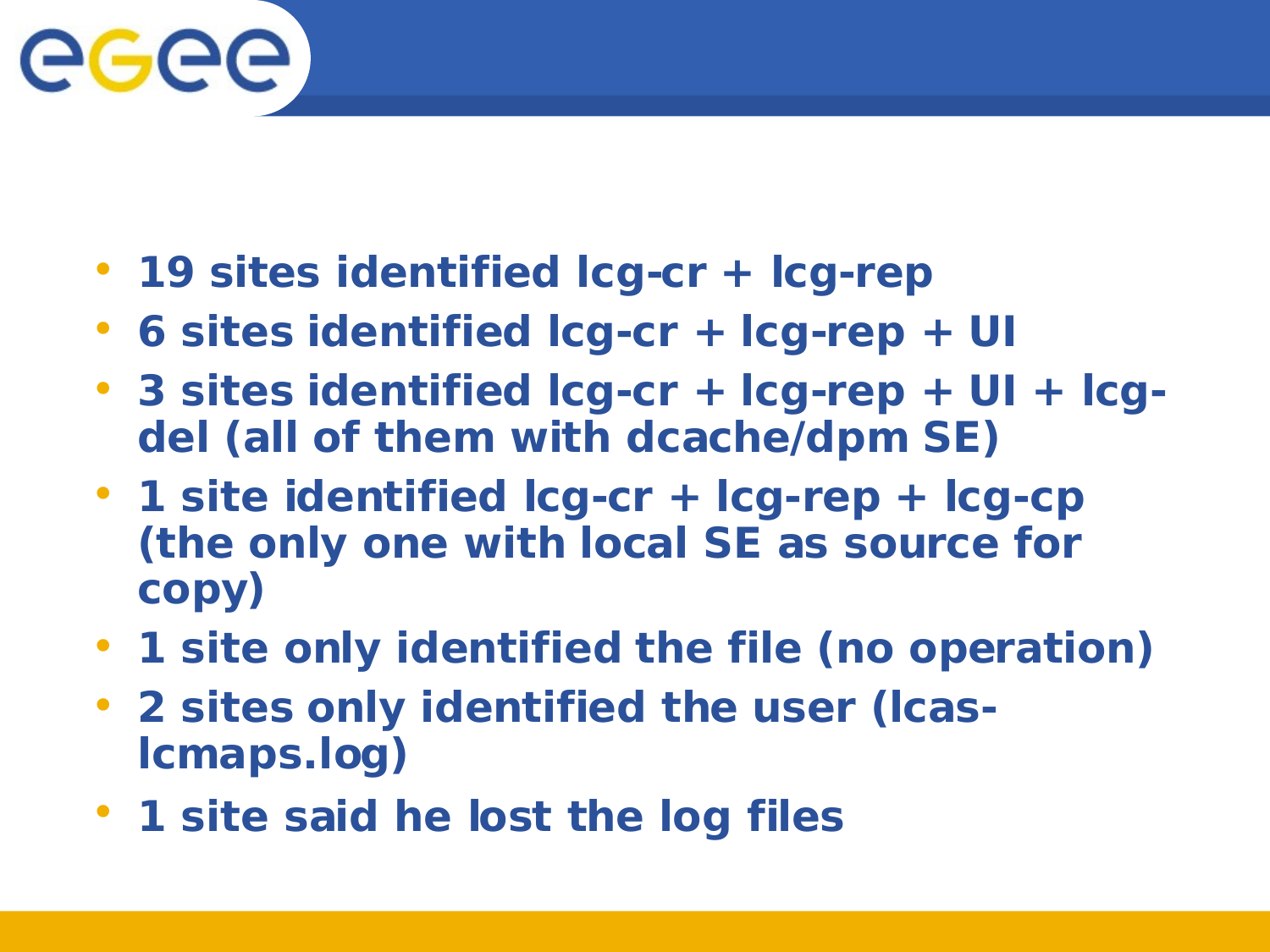

• **The challenge was more difficult than the previous (less experience on Storage Elements)**

**Comments** 

- **Some concerns about the fact that some operation could not be traceable (ex. a classic SE does not log the dele operation, at least with the default config.)**
- **Procedure too complicate: launch the test, send mail, open ticket on ggus, (wait for TPM??) reassign the ticket .....**
- **General minor participation of sites with respect to SSC\_1 (brought to the attention of ROC managers)**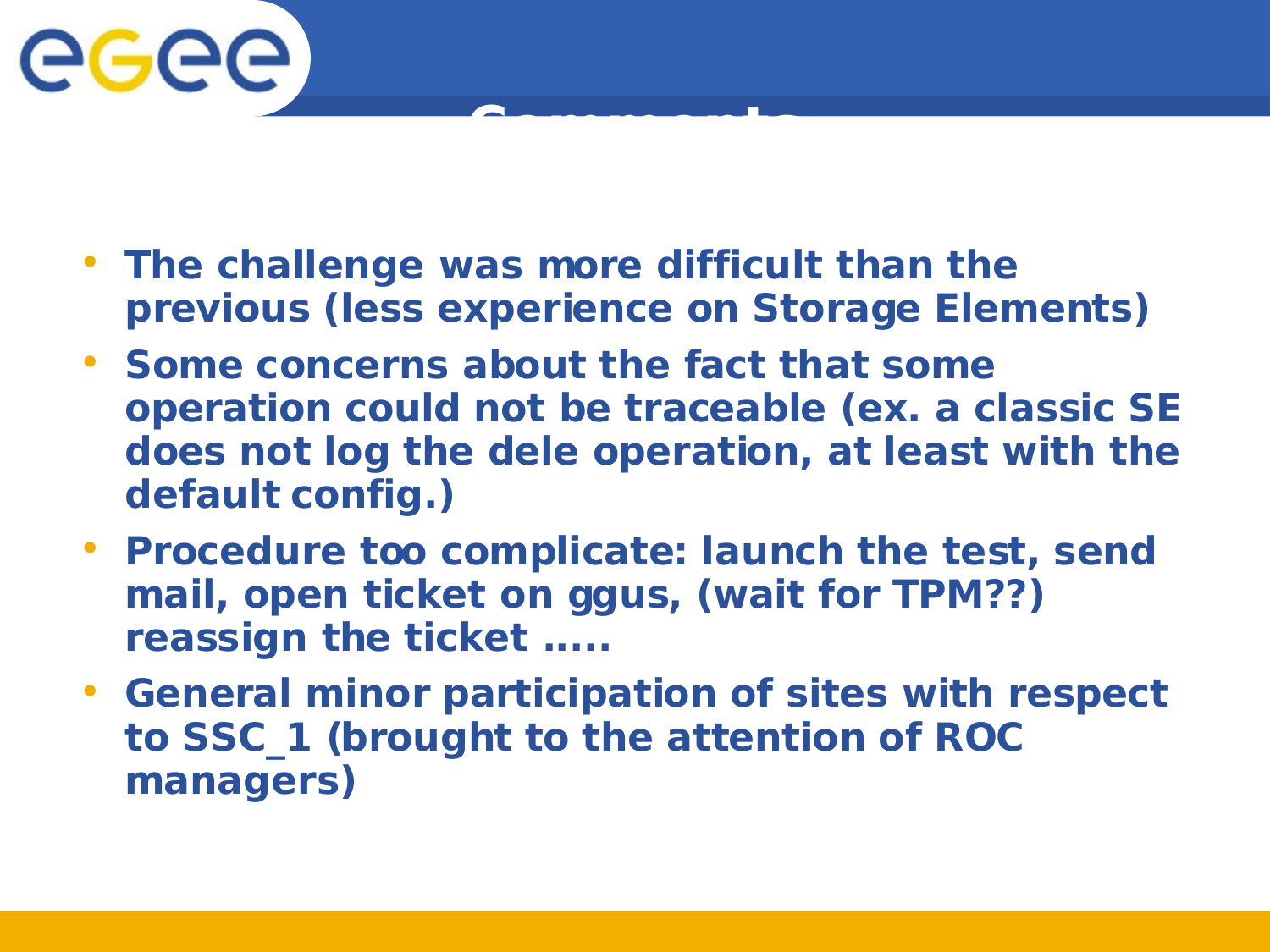

### **Regional Feedback**

## **North Europe**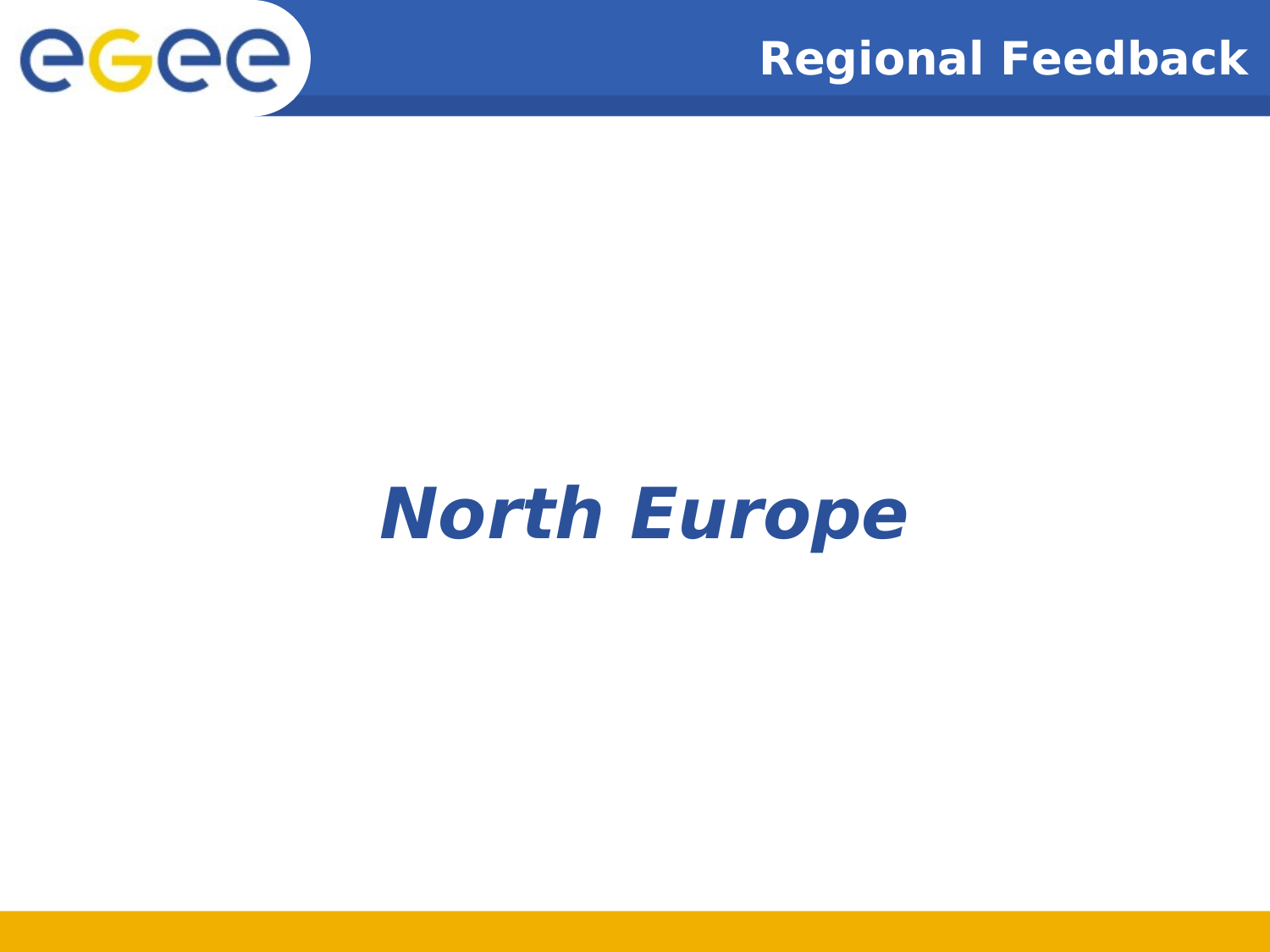

### **Regional Feedback**

## **Russia**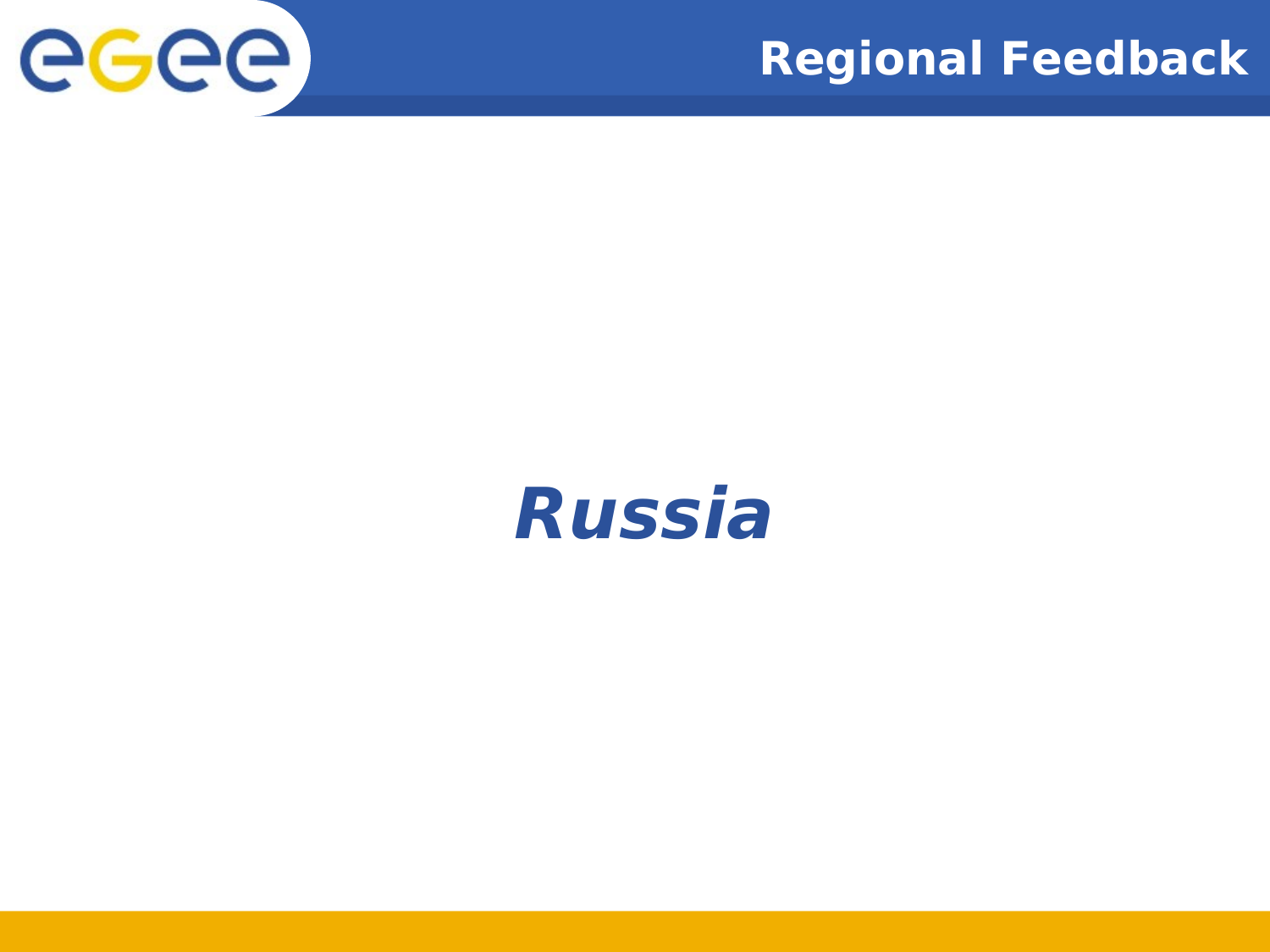



## **South East Europe**

#### **Eddie Aronovich**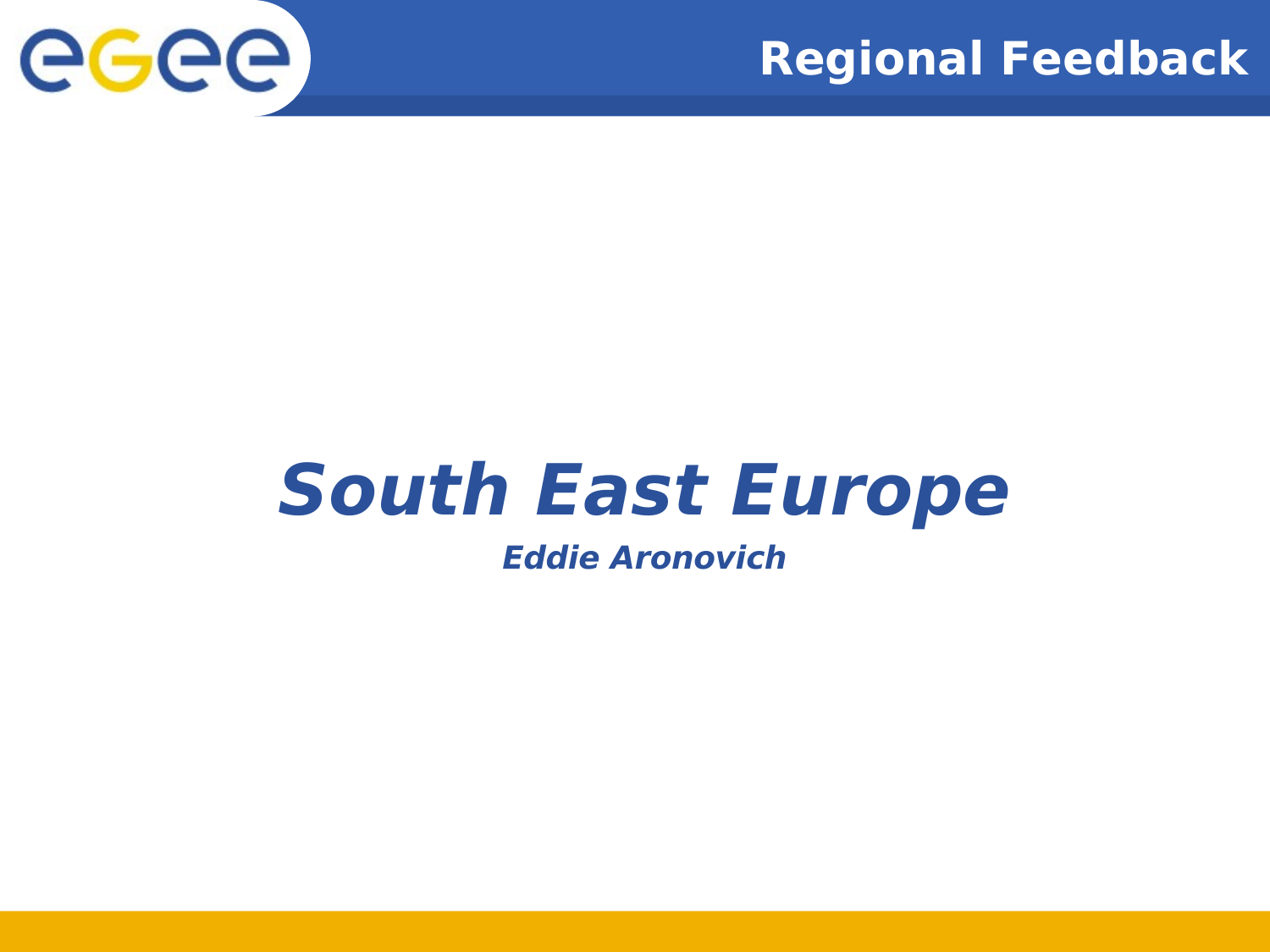

- **Most of the sites in the region challenged**
- **Test sites were challenged too !**
- **The runnings on Jan and tickets sent 3 month – a week later !**

• **Challenge was partially repeated on Apr**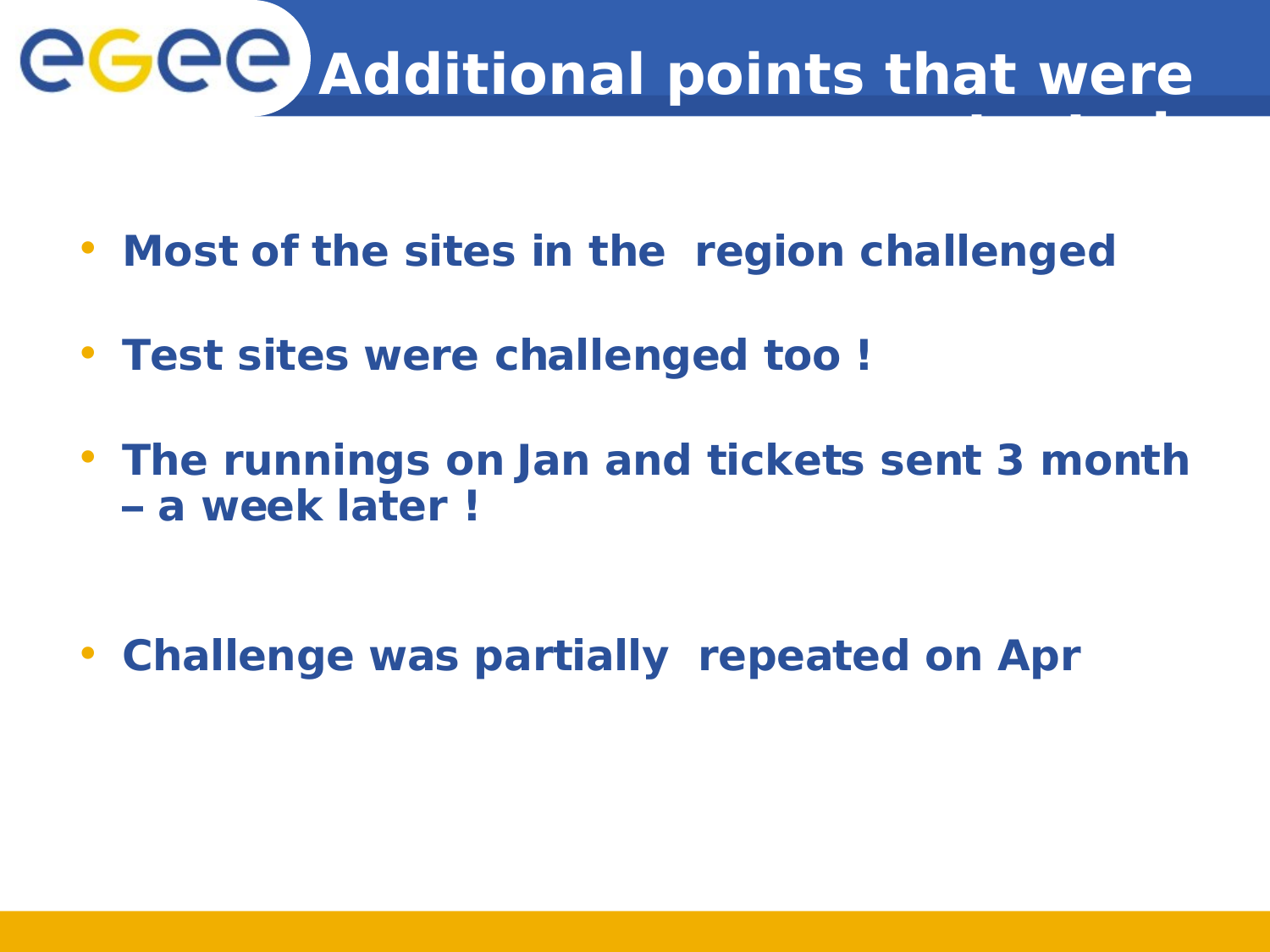



- **Most sites performed the SSC O.K.**
- **Most of the sites had no logs after almost 3 month !!!**
- **Some security contacts asked help**
- **Test sites are not aware of security issues (This might be out big pb.)**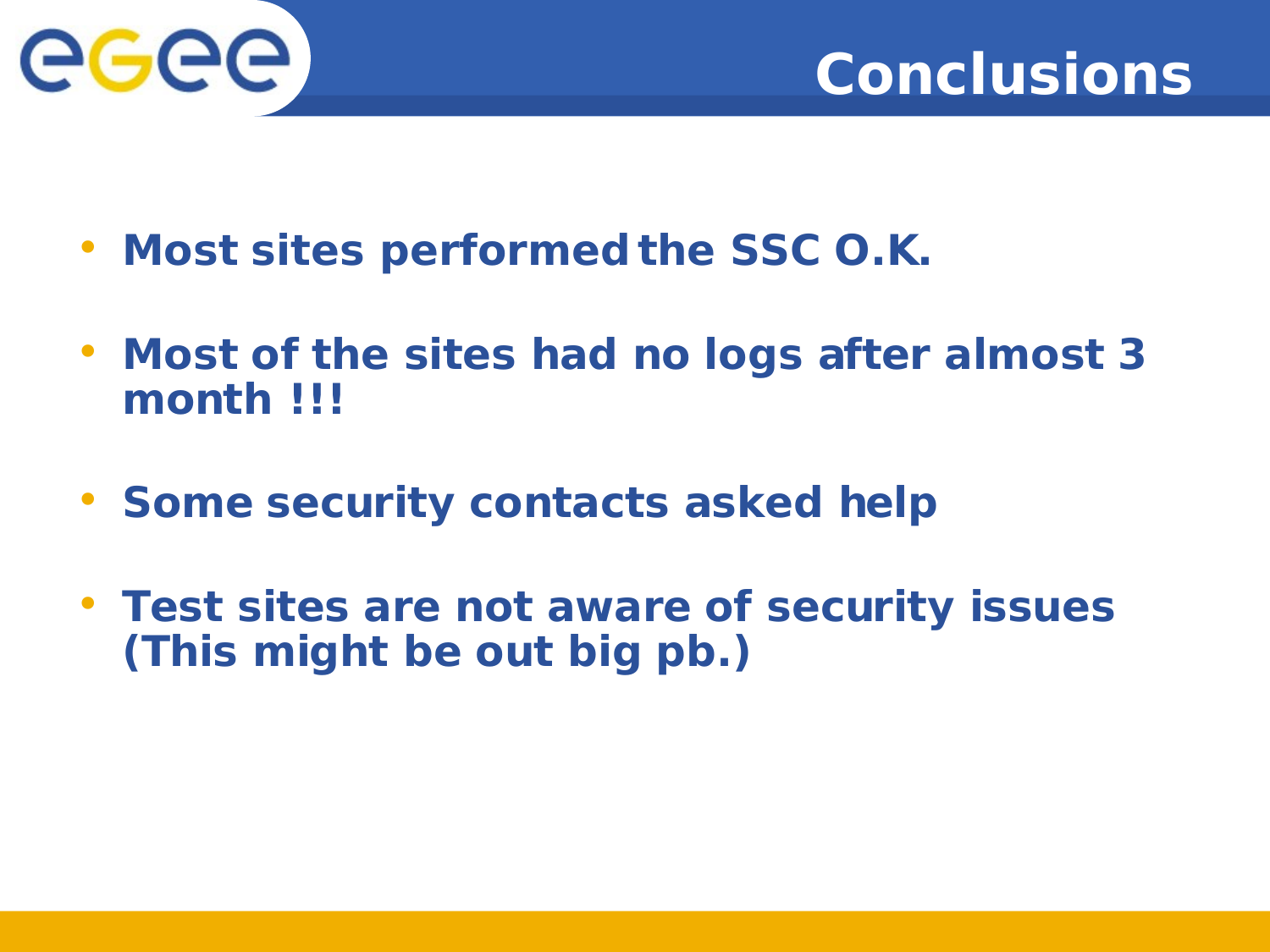

### **Ideas for next SSC**

### • **Procedures !**

- Resource abuse check that site identifies it and  $\bullet$ knows what to do
- Logs from backup  $\bullet$
- **Penetration tests for sites and compare it with local assumptions**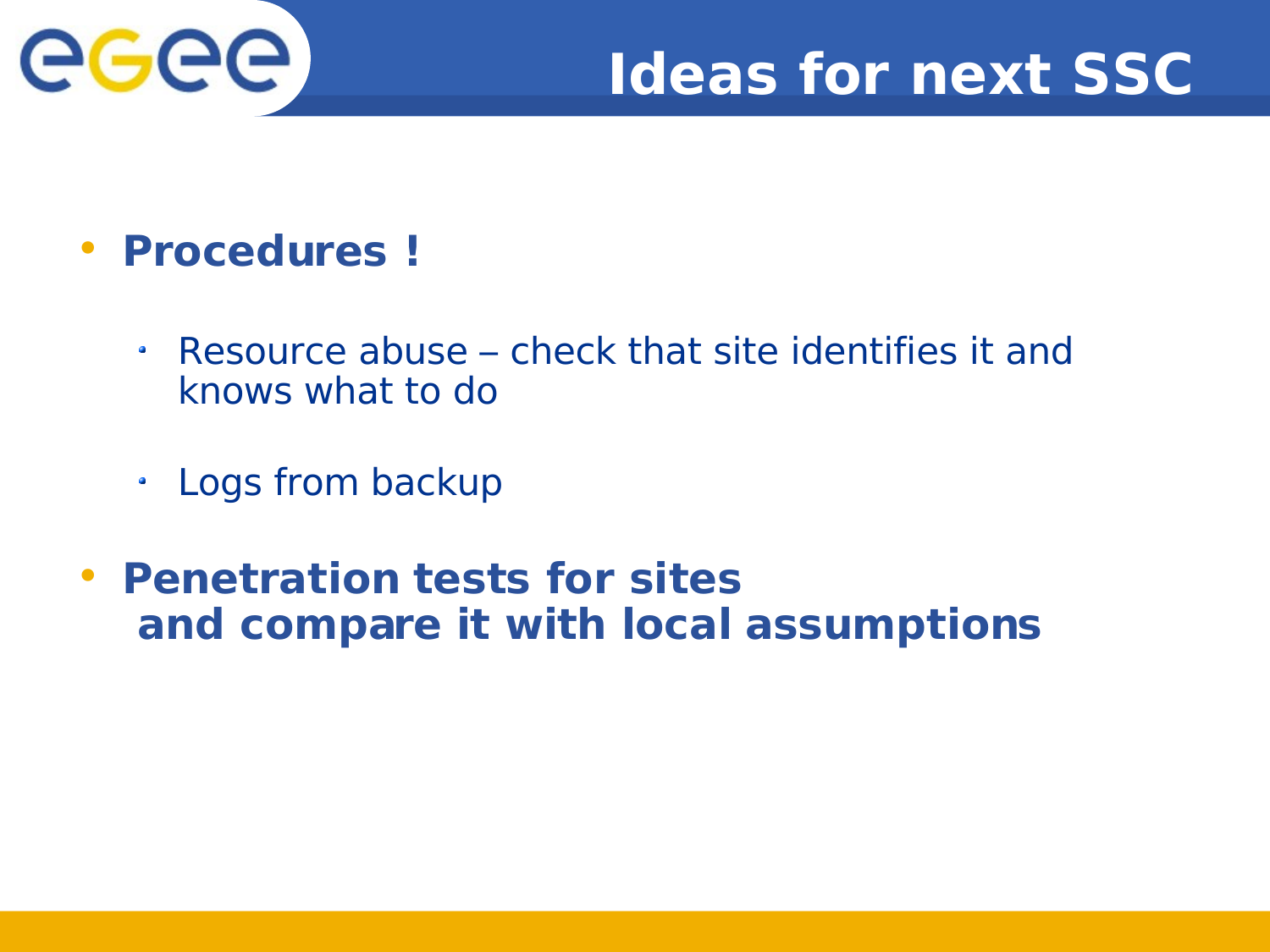



## **South West Europe**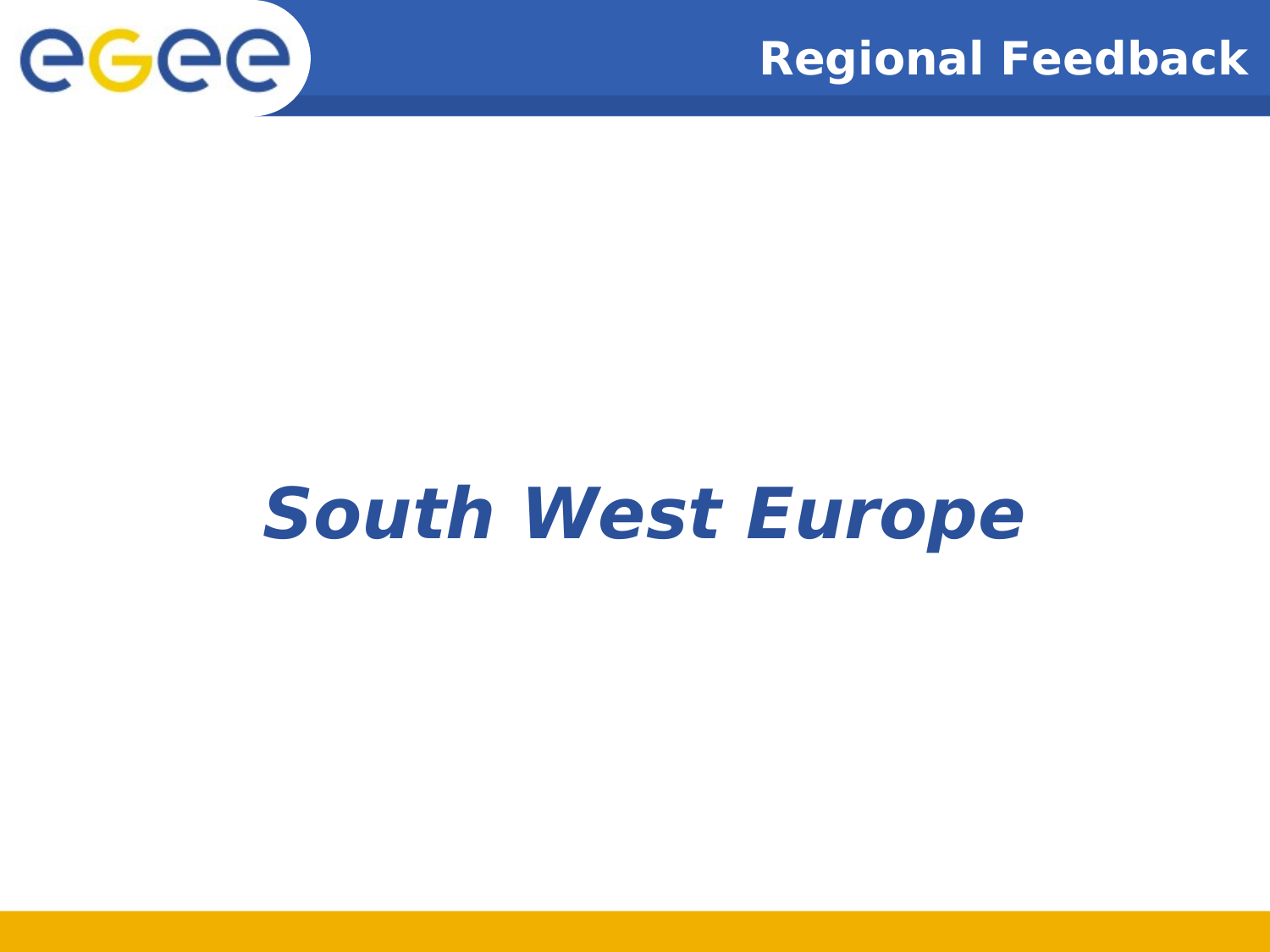

### **SSC 2 - Result**

### • **Run it over six sites of SWE**

40 % tested of the sites

### • **Using GCUS and RTIR**

- GCUS for opening the ticket
- RTIR for handling the incident in SWE region

### • **First answer less than 3 hours**

- Some sites were confused
	- "Do we have to answer?"
	- "Why?"

### • **Total resolution 3 days average**

- Reminders sent to 70% of the sites
- Summer working time delayed the answers
- **100% success**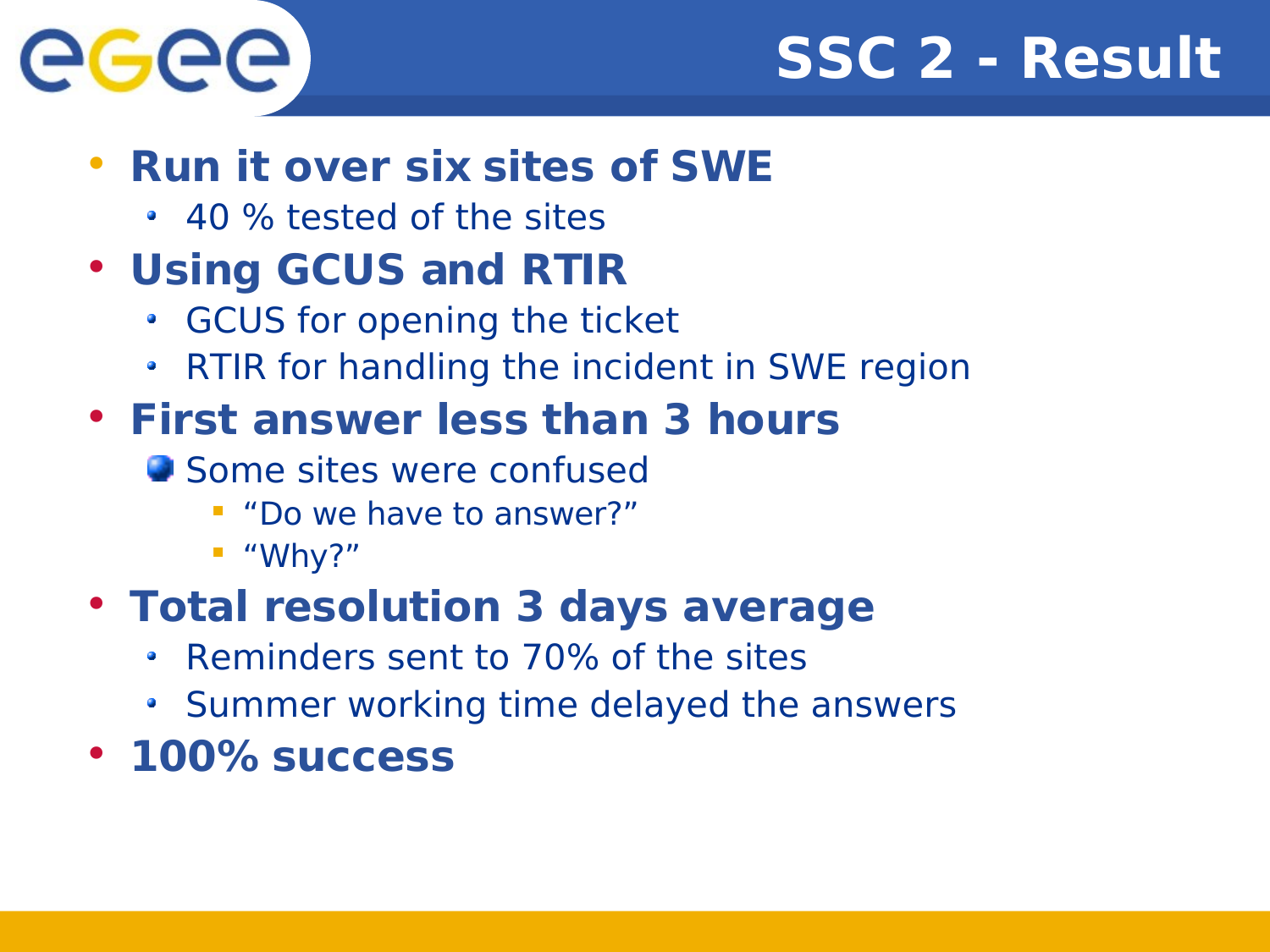



### • **General feelings from the sites**

- Not too difficult
- Good test for checking incidents
- Good for getting acknowledge and documentation
- **Resource implied in**
	- **Two person, Security Officer and a member of the site**
- **Quite realistic questions for getting the information**
- **For next round cross-sites test** 
	- Having to coordinate several site to get the information